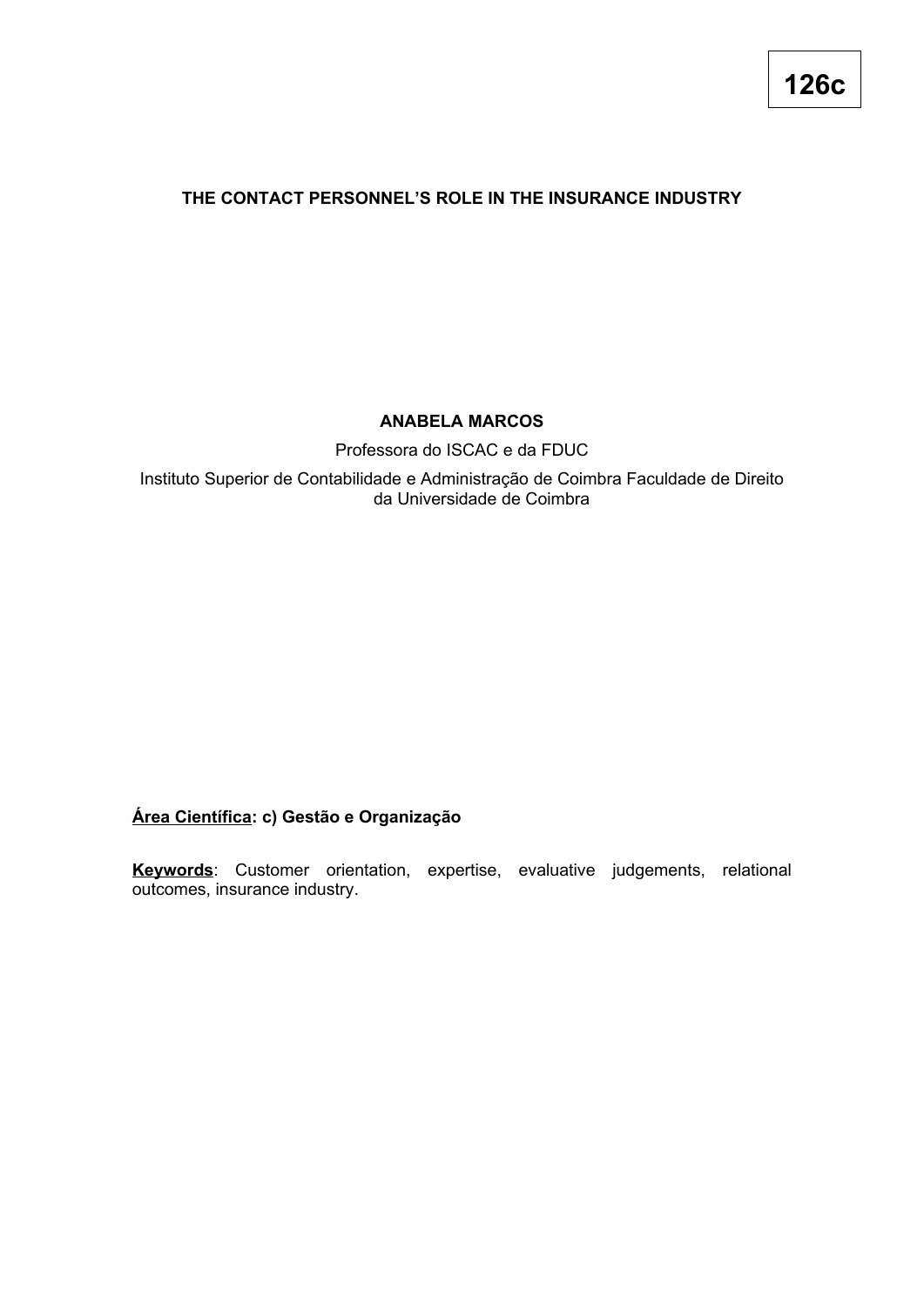### **THE CONTACT PERSONNEL'S ROLE IN THE INSURANCE INDUSTRY**

### **Resumo**

O objectivo desta investigação é entender o papel que o pessoal de contacto desempenha no sector segurador, assim como os seus julgamentos avaliativos e os seus resultados relacionais. A orientação para o cliente e a expertise do pessoal de contacto são o reflexo de variáveis individuais, que são muito importantes no contexto das companhias de seguros.

Esta investigação propõe um modelo teórico que será testado recorrendo ao modelo de equações estruturais. Foi realizado um questionário para explorar as relações entre qualidade de serviço, valor percebido, satisfação, lealdade e passa-palavra. Foram obtidos 744 questionários de uma amostra de segurados portugueses possuidores de seguro automóvel.

#### **Abstract**

The objective of this paper is to understand the role that the contact personnel play in the insurance industry, as well as its evaluative judgements and relational outcomes. Customer orientation and expertise of the contact personnel reflect individual variables, which are very importante in the context of insurance companies.

This investigation proposes a theoretical model tested using structural equation modelling (SEM). A questionnaire survey was developed to explore the relationships between contact personnel's customer orientation and expertise, trust, loyalty and worth-of mouth in the insurance industry. For this study, 744 valid questionnaires were collected from a sample of Portuguese car insurance holders.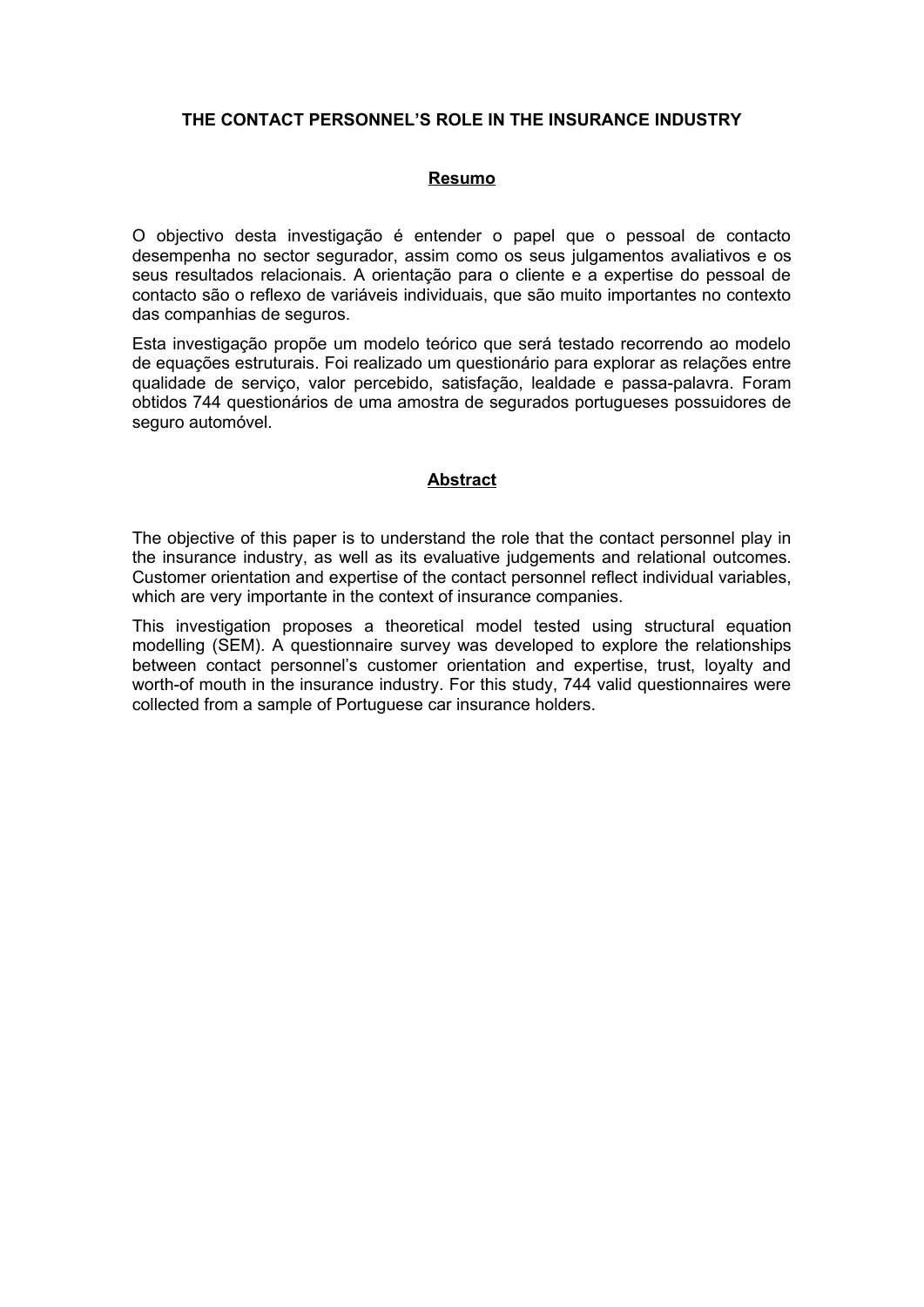### **1. Introduction**

The contribution of interpersonal relationships in building customer-to-firm relationships has been thoroughly investigated in the service literature. However, to date, most of the research on the topic has focused on the impact of front-line employee characteristics, attitudes and behaviour on relational outcomes while, unfortunately, little attention has been devoted to the analysis of the specific role played by contact personnel whose main activity is selling services.

The study suggests the opportunity to investigate the role played by salespeople in fostering customer relationships in consumer services markets. Its theoretical foundations are based on literature on customers' interpersonal relationships with frontline employees.

"Credence" services necessarily imply risk, uncertainty and vulnerability; hence, they are an appropriate context in which to study trust-building processes. Financial services are highly abstract services characterised by "credence" attributes, technical complexity, information asymmetry and long-term return on investment: all these factors emphasize the importance of trust in the financial services industry.

Moreover, compared with pseudo-relationships, where different employees perform the service from one occasion to another, in the case of financial services, customers usually interact with a single, dedicated service representative, which fosters the importance of trust. In the context of financial services relationships, vulnerability and uncertainty arise for several reasons. First, the exchange process is complex and requires a large amount of information sharing. However, customers generally lack precise information and sufficient expertise. In these circumstances the contact personnel becomes a key source of information. Consequently, customer trust in the contact personnel is mandatory for the exchange to take place and continue in the long term. Second, once a financial service is acquired, it is almost impossible to change, should the customer dislike it. Under these circumstances, a contact personnel might be opportunistic and knowingly sell services the customer does not really need. A trusted contact personnel is not expected to be opportunistic. Finally, many users experience difficulty in evaluating the quality of the financial services. Hence, in this context, they must rely on the contact personnel to ensure a level of information quality. Therefore, building a climate of trust becomes very salient in order for the relational exchange to develop.

Consequently, an in-depth examination of satisfaction, trust and loyalty-building processes in interpersonal relationships with contact personnel in the consumerinsurance financial services industry is needed.

We intend to demonstrade that, among contact personnel-related drivers, a contact personnel's expertise, as well as customer orientation, were included as potential direct drivers of satisfaction and trust and indirect determinants of loyalty and WOM.

### **2. Literature review and research hypotheses**

The insurance business is usually considered a very complex industry even though the insurance product itself is intangible (Tsoukatos & Rand, 2006). The insured themselves often do not know the content of their insurance policy or its importance until an insurance event occurs. Most insurers in more developed countries in Europe and America use insurance intermediaries to sell their insurance products because their own training costs are much higher than those of insurance intermediaries. In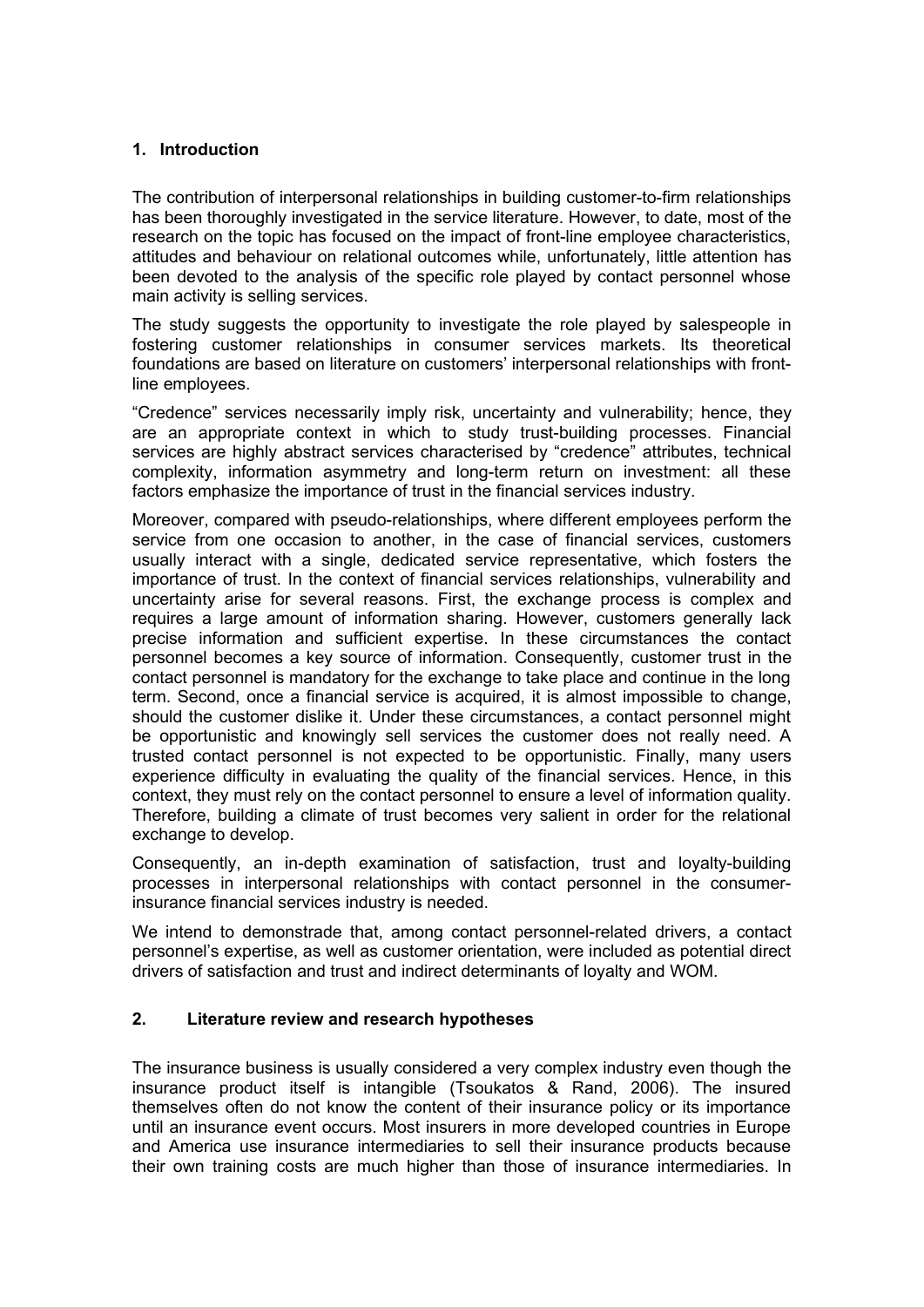commercial insurance markets, insurance intermediaries provide a useful link between insurers and the insured (Yu & Chen, 2014).

Expertise and customer orientation of the contact personnel are the most effective relationship-building strategies (Palmatier *et al*., 2006; Hwang, Kim & Hyun, 2013). Findings indicate that, among others, expertise and customer orientation were significant antecedents of perceived relationship quality (Izogo, 2016).

Consistent with previous research, customer orientation as a set of behaviors indicating a high concern for customer interests and needs and ensuring long-term customer satisfaction. While this basic definition is widely acknowledged, there are differing views regarding the conceptualization of the construct.

In the sales literature, researchers have mainly adopted Saxe and Weitz's (1982) conceptualization of customer oriented selling as relying on customer-oriented behaviors that relate to the selling task, such as offering products that will satisfy customer needs (e.g., Goff *et al.*, 1997;). Consistent with this view, we define functional customer orientation as a set of task-related behaviors aimed at helping customers make satisfactory purchase decisions.

A different perspective on customer orientation has more recently emerged from the services literature, where researchers have considered an employee's interpersonal behaviors to be another aspect of customer orientation. From this perspective, customer orientation also includes an employee's tendency to build a personal relationship with customers (Brown *et al*., 2002; Donavan *et al*., 2004; Homburg, Müller & Klarmann, 2011; Miao & Wang, 2016). Based on this research, we define relational customer orientation as a set of behaviors aimed at establishing a personal relationship with a customer. Such a distinction between functional and relational customer orientation is consistent with the distinction between functional and personal influence strategies in customer contact situations. From a customer's perspective, a functional or relational customer orientation may lead to functional or social benefits from a relationship with a customer contact employee (Dwyer *et al.,* 1987; Reynolds & Beatty 1999).

According to the literature, the primary goal of a customer orientation - whether functional or relational - is the creation of long-term, mutually beneficial relationships with customers (e.g., Keillor *et al*., 2000). Therefore, this study investigates under which conditions a functional or relational customer orientation actually leads to customer loyalty and WOM, through satisfaction and trust.

Salesperson characteristics include variables such as a salesperson's expertise. Contact personnel's expertise reflects the knowledge, experience, and overall competence of the seller. So, competence, skill, knowledge, and ability are characteristics of expertise. When customers interact with a competent seller, they receive increased value, their relationship becomes more important, and they invest more effort to strengthen and maintain it (Crosby, Evans & Cowles 1990; Lagace, Dahlstrom & Gassenheimer 1991). Expertise typically ensures customers a high level of service quality (Crosby, Evans & Cowles 1990; Andaleeb & Anwar, 1996).

Expertise is typically assessed by the salesperson's knowledge, technical competence and ability to provide answers to specific questions (Jamal & Anastasiadou, 2009; Guenzi & Georges, 2010). Crosby, Evans and Cowles (1990) found that insurance salespeople's expertise has a significant effect on relationship quality. Experienced and knowledgeable salespeople can reduce customers' uncertainty and feelings of vulnerability during their encounters (Guenzi & Georges, 2010). The level of expertise possessed by the salespeople, which includes knowledge, experience or skills relevant to a particular domain or activity, is a vital determinant of relationship quality (Rajaobelina & Bergeron, 2009; Spake & Megehee, 2010; Yu & Tseng, 2016; Izogo *et*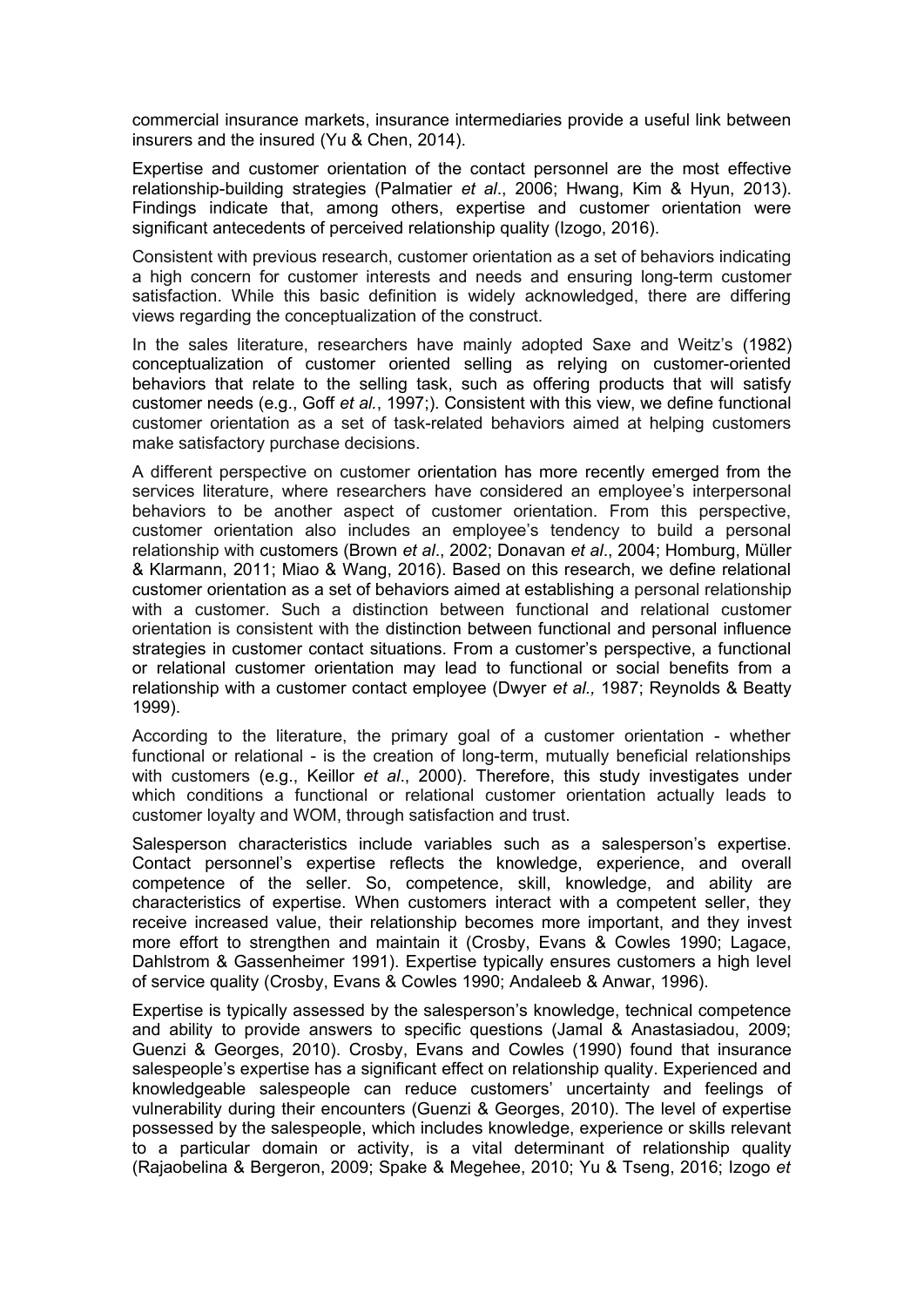*al*., 2017). Expertise should be an important factor in determining whether the relationship between the car insurer and its intermediary can progress into the future.

A customer's perception of a salesperson's expertise reflects the identification of relevant competencies associated with the goods or service transaction (e.g., product/ market knowledge, logistics) most often exhibited in the form of information provided by the salesperson. From a managerial perspective, sales organizations clearly view expertise as a vital determinant of sales effectiveness, as product knowledge is singularly the most pervasive investment in virtually all sales training programs. Expertise, as an atribute of the salesperson, is hypothesized to have a positive influence on sales effectiveness.

The expertise of salespeople includes expertise in different products and markets. Expertise includes professional knowledge, product presentation ability, and ability to answer questions on the car insurance industry. Palmatier *et al.* (2006: 140) defined expertise as, "knowledge, experience, and overall competence of the seller".

Expertise is defined as an employee's knowledge, experience, and skill as they relate to his/her job (). Expertise typically ensures customers a high level of service quality (Andaleeb & Anwar, 1996; Crosby, Evans & Cowles 1990). Employees with expertise can complete their duties efficiently without making errors, wasting money, or wasting effort (Williams & Spiro, 1985).

#### **2.1. The effects of contact personnel's expertise and customer orientation on satisfaction and trust**

Customer satisfaction has been regarded as the ultimate business goal. It is widely associated with customer loyalty which in turn is related to profitability. For years, companies have invested in measurable resources in measuring and improving customer satisfaction. Satisfaction does not necessarily lead to customer retention, however, as is evident by the extant findings that even satisfied customers buy from elsewhere.

Satisfaction is a well-researched subject in the services literature. It has been well accepted that satisfaction is customers' cognitive or affective reaction to overall service encountered. In this study, we adopt the broader definition of satisfaction whereby the overall measure is an aggregation of all previous transaction-specific satisfaction, and involves both cognitive and affective components. Compared to transactional-specific satisfaction, overall satisfaction reflects customers' cumulative impression of a firm's service performance. The overall satisfaction has been shown to be a better predictor of customer loyalty (Jones & Suh, 2000; Yang & Peterson, 2004).

In simple terms, trust can be defined as the belief by one party about another party that the other party will behave in a predictable manner (Luhmann, 1988). A frequently used definition of trust is "willingness to rely on an exchange partner in whom one has confidence" (Moorman *et al*., 1993). Trust can be viewed as both a belief in the trustworthiness of a partner and a behavioral intention to rely on a partner in a situation of vulnerability. Credibility and benevolence are the underlying dimensions of trust (Ganesan, 1994; Doney & Cannon, 1997; Ganesan & Hess, 1997). Credibility focuses on the objective credibility of an exchange partner, an expectatncy that the partner's word or written statement can be relied on (Linkskold, 1978). Benevolence is based on the buyer's belief in the positive intention of the seller (Ganesan, 1994) or the extent to which one partner is genuinely interested in the other partner's welfare and motivated to seek joint gain (Doney & Cannon, 1997).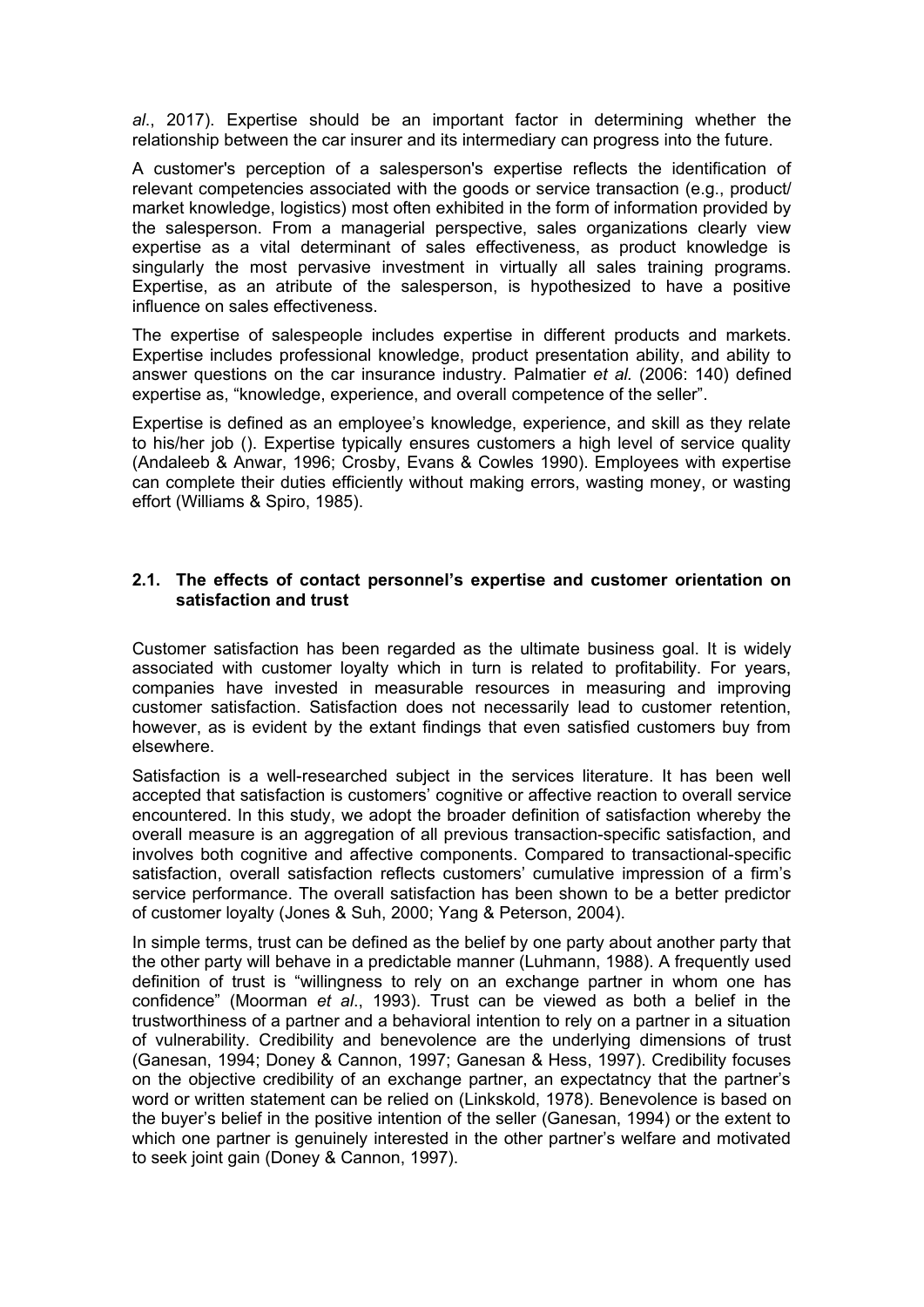For Liu and Leach (2001) and Newell *et al.* (2011) expertise affects trust. Ndubisi (2012) demonstrated that customer orientation is a driver of satisfaction. Guenzi and Georges (2010) demonstrated that customer orientation and expertise affect trust. Spake and Megehee (2010) demonstrated that expertise influences satisfaction and trust on service relationships. Izogo (2016) and Izogo *et al*. (2017) tested the influence of expertise and customer orientation on satisfaction and trust. For Izogo (2016), expertise influences satisfaction and trust but customer orientation only influences trust and for Izogo *et al.* (2017), expertise and customer orientation influence satisfaction and trust. In the insurance sector, Yu and Chen (2014) demonstrated that expertise and customer orientation influence satisfaction and trust and Yu and Tseng (2016) confirm that expertise influences satisfaction and trust. Consequently:

**H1:** Contact personnel's customer orientation has a positive effect on satisfaction.

**H2:** Contact personnel's expertise has a positive effect on satisfaction.

**H3:** Contact personnel's customer orientation has a positive effect on trust.

**H4:** Contact personnel's expertise has a positive effect on trust.

# **2.2. The effect of satisfaction on trust**

This study also suggests that satisfaction has a direct positive influence on trust, because when car insurance holders are satisfied with the insurance companies, they trust them more. For Hansen (2014), Lombart and Louis (2014), Lee *et al.* (2015), Pourdehghan (2015), Fang, Shao and Wen (2016), Fernández-Sabiote and Roman (2016), Jimenez, San-Martin and Azuela (2016), Lee and Wong (2016), Palacios-Marques, Guijarro and Carrilero (2016), Jalilvand *et al*. (2017), Leppäniemi, Karjaluoto and Saarijärvi (2017), Menidjel, Benhabib and Bilgihan (2017), Sampaio, Laderira and Santini (2017) and Schlesinger, Cervera and Pérez-Cabañero (2017), satisfaction influences trust. Consequently:

**H5:** Satisfaction has a positive effect on trust.

### **2.3. The effects of satisfaction on loyalty and WOM**

Finally, we consider loyalty and word-of-mouth. Therefore, the anticipation of future relational exchange is generally expressed in terms of two behavioral outcomes, namely, repeat purchase (re-patronage) and word-of-mouth recommendation (Bitner, 1990). Repeat purchase is viewed as an indicator of whether or not a customer will maintain the relationship with the company (Zeithaml, Berry & Parasuraman 1996). Word-of-mouth recommendation is the extent to which customers will inform their friends, relatives, and colleagues about the consumption experience (Söderlund, 1998). Word-of-mouth (WOM) captures the likelihood that a customer will refer a seller positively to another potential customer and, therefore, indicates both attitudinal and behavioral dimensions of loyalty.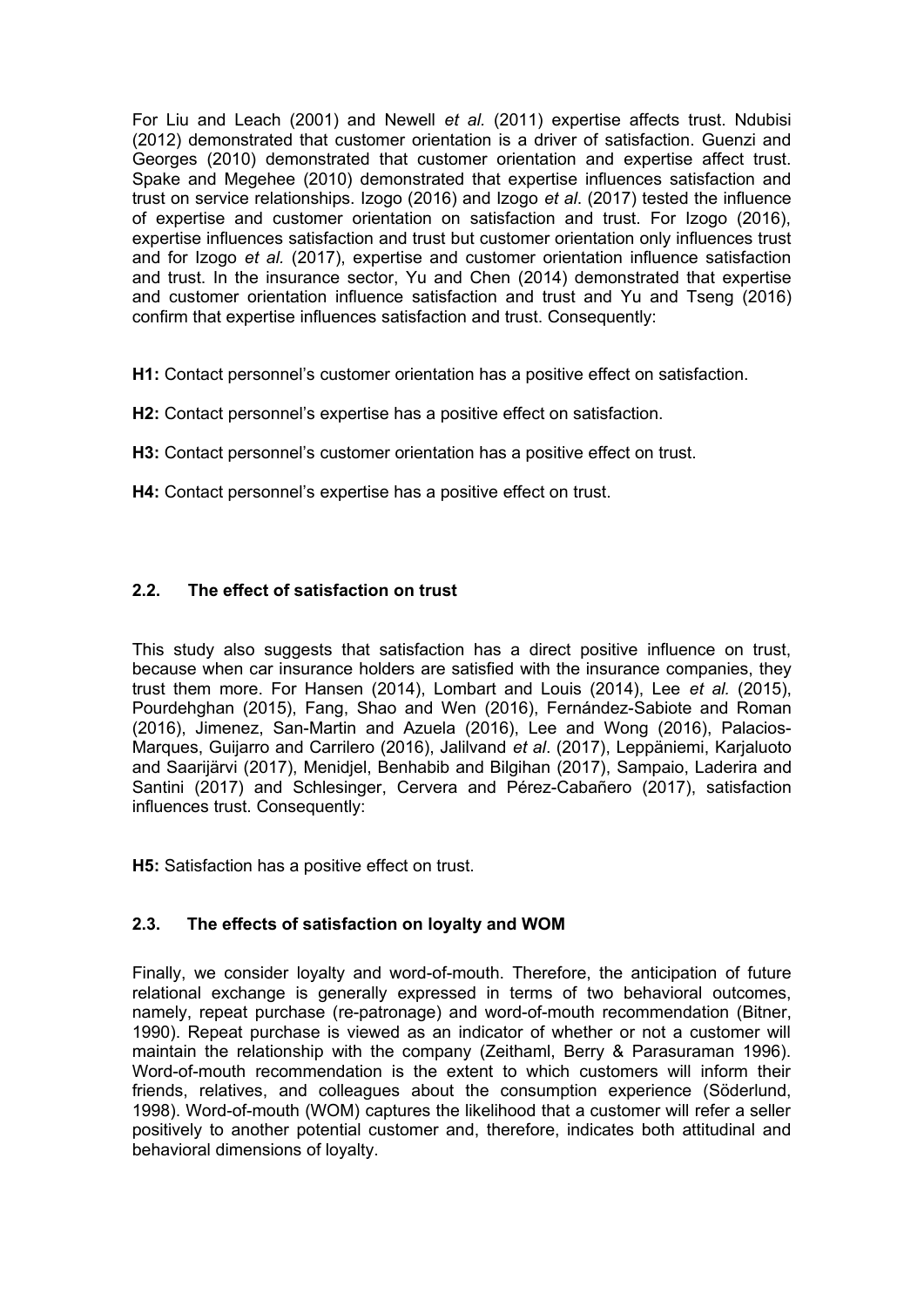Based on an in-depth review of relevant literature, we can say first that satisfaction in terms of previous interactions is considered a key antecedent of customer loyalty and positive WOM about an insurance company. Highly satisfied customers are likely to make future purchases and to recommend the source to other customers.

In the insurance sector, Mutlu and Tas (2012), Rai and Medha (2013), Liao, Wang and Yeh (2014), Picón, Castro and Roldán (2014), Suki (2014), Sardar and Shahraki (2015), Abtin and Pouramiri (2016), Ansari and Riasi (2016), Fitzgerald and Bias (2016), Jose and Saraswathiamma (2017), and Lee (2018) demonstrated that satisfaction influences loyalty. In turn, Jack and Powers (2013), Li (2013), Altunel and Erkut (2015), Chaparro-Peláez, Hernández-García and Urueña-López (2015), Tournois (2015), and Lee (2016) demonstrated a direct influence of satisfaction on WOM. In turn, also in insurance services, Yu and Tseng (2016) demonstrated the influence of trust on loyalty and WOM.

Several authors demonstrated that satisfaction influences loyalty and WOM (Mishra, 2014; Ruiz, Esteban & Gutiérrez, 2014; Athavale *et al.*, 2015; Sirakaya-Turk, Ekinci & Martin, 2015; Su, Swanson & Chen, 2015; Pérez & Bosque, 2015; Curras-Perez & Sanchez-Garcia, 2016; Fang, Shao & Wen, 2016; Cambra-Fierro, Pérez & Grott, 2017; Leppäniemi, Karjaluoto & Saarijärvi, 2017; Sampaio, Laderira & Santini, 2017; Tripathi, 2017; Rambocas, Kirpalani & Simms, 2018). Consequently:

**H6:** Satisfaction has a positive effect on loyalty.

**H7:** Satisfaction has a positive effect on WOM.

# **2.4. The effects of trust on loyalty and WOM**

Trust appears as an important ingredient to establish existing business relationships. Given the intangible nature of service and the fact that it is consumed at the moment of purchase, it can be argued that a high level of trust on the product and/or service provider is required to encourage purchase and a positive word-of-mouth. This study suggests a positive influence on loyalty and WOM. In several studies, trust is a determinant of loyalty and WOM (Hsu, Wang & Chih, 2013; Rajaobelina *et al.*, 2014; Ruiz, Esteban & Gutiérrez, 2014; Athavale *et al.,* 2015; Barreda, Bilgihan and Kageyama, 2015; Khan, Ferguson & Pérez, 2015; Agag & El-Masry, 2016; Ding & Lii, 2016; Fang, Shao & Wen, 2016; Nadiri, 2016). In insurance services, Yu and Tseng (2016) demonstrated these effects. Consequently:

**H8:** Trust has a positive effect on loyalty.

**H9:** Trust has a positive effect on WOM.

### **2.5. The effect of loyalty on WOM**

Besides, we propose a positive effect of loyalty on WOM. The finding of several previous studies supports the effect of loyalty on word-of-mouth communication (Li, 2013; Choi & Choi, 2014; Roy, Lassar & Butaney, 2014; Ruiz, Esteban and Gutiérrez, 2014; Salehnia *et al*., 2014; Sirakaya-Turk, Ekinci & Martin, 2015; Xu, Peak & Prybutok, 2015; Watson *et al*., 2015; Casidy & Wymer, 2016; Akbari, Kazemi & Haddadi, 2016; Eelen, Özturan & Verlegh, 2017; Harris & Khatami, 2017; Rialti *et al*., 2017; Tripathi, 2017; Sharma, Chen & Luk, 2018). In the insurance sector, Markovik *et al.* (2018) also support this effect. Consequently: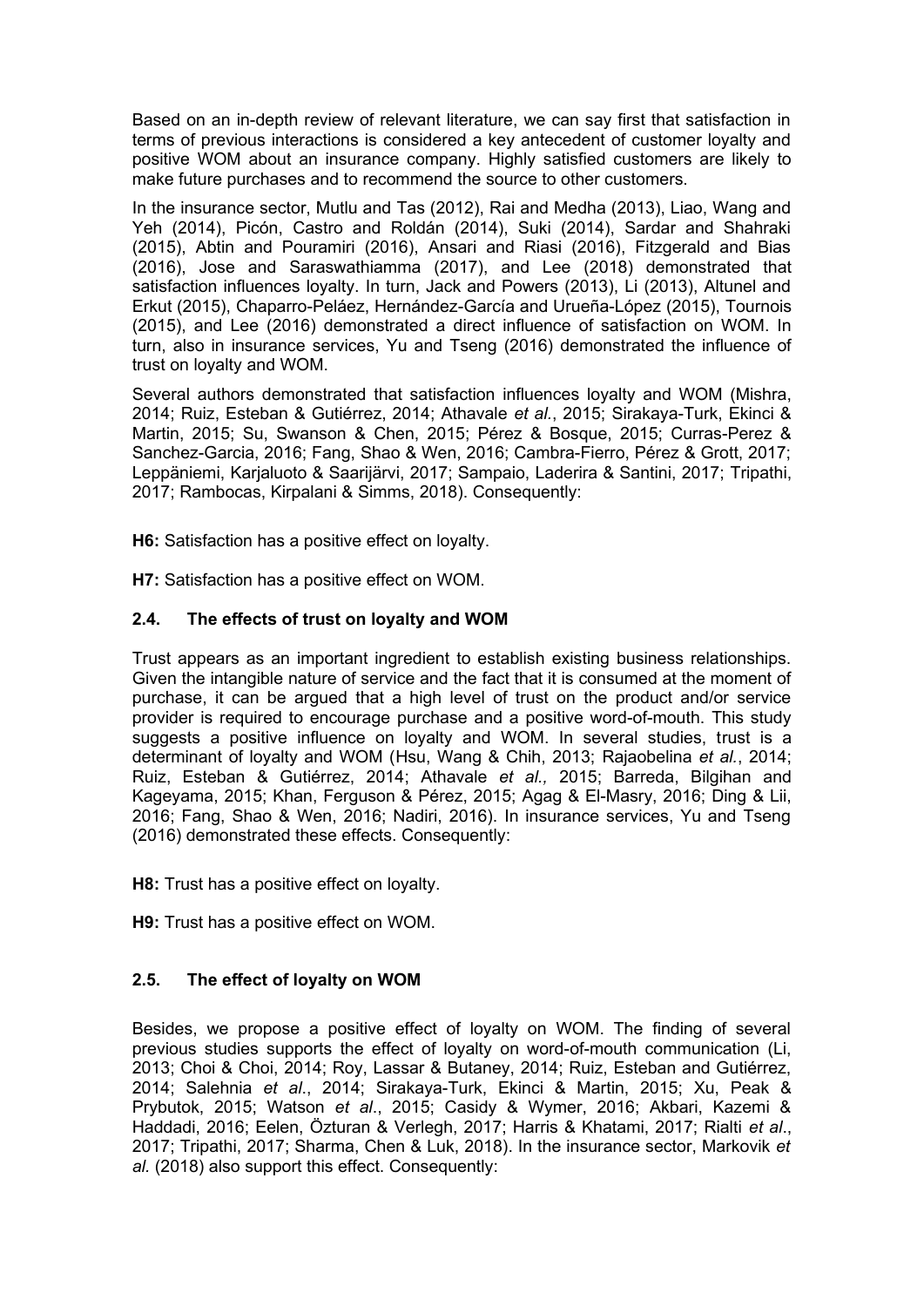**H10:** Loyalty has a positive effect on WOM.

### **3. Research Methodology**

The conceptual model proposed in the present study is depicted in Figure 1. This research model investigates the direct influence of contact personnel's expertise and customer orientation on satisfaction and trust and the indirect impact on loyalty and WOM, via satisfaction and trust. Finally, we test the influence of loyalty on WOM.



**Figure 1 Proposed Conceptual Model**

Extensive qualitative interviews were conducted on this topic prior to the collection of quantitative data. To achieve the purposes of the study, a total of 744 Portuguese car insurance holders were invited to complete the survey. The demographic characteristics indicate that a diverse group of respondents were recruited. Approximately 51.9% were female, while 48.1% were male. The majority of the respondents of this study were between 25 and 54 years old (86.5%). Moreover, 61.7% were married. Finally, 38.8% had completed high school and 38.0% held a university degree.

# **3.2. Measures**

Established scales were used to measure the variables being studied, based on the review of the most relevant literature on relationship marketing. All the variables were measured on a seven-point Likert scale, ranging from 1- strongly disagree to 7 strongly agree and appear in the Table 2.

The expertise of contact personnel scale was drawn from the work of Stock and Hoyer (2005). The scale items used were: "The contact personnel are typically able to find an adequate solution if we have individual requirements (EXP1), "The contact personnel have the expertise that is needed to understand the information provided by us as customers" (EXP2), "The contact personnel are well organized" (EXP3), "The contact personnel know their company's product and/or service range very well" (EXP4), "The contact personnel are typically very well informed" (EXP5), "The contact personnel are knowledgeable" (EXP6), "The contact personnel know about the newest developments in car insurance" (EXP7).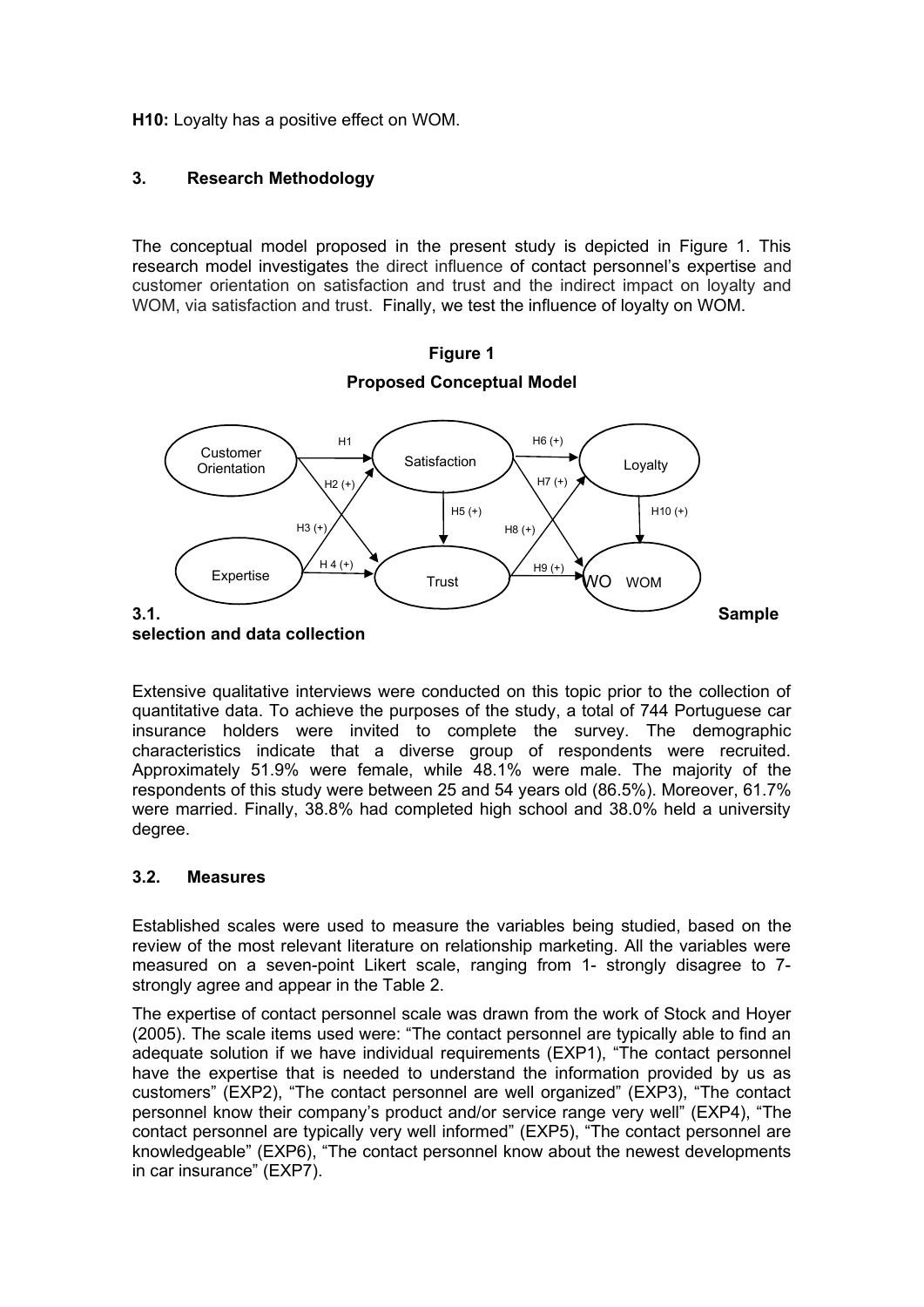The customer orientation scale was adapted from the work of Donavan and Hocutt (2001), Donavan, Brown and Mowen (2004), Colgate and Lang (2005) and Babakus, Yavas and Ashill (2009). The scale items used were: "The contact personnel understand my insurance needs" (COR1), "The contact personnel are flexible to adjust my needs" (COR2), "The contact personnel answer me with speed" (COR3), "The contact personnel show the ability to keep promises" (COR4), and "I have the friendship of the contact personnel" (COR5).

Satisfaction scale was drawn from the work of Gremler and Gwinner (2000). The scale items used were: "Based on all of my experience with this insurance company, I am very satisfied with the insurance services it provides" (SAT1), "My choice to use this insurance company was a wise one" (SAT2), "Overall, I am satisfied with the decision to use this insurance company" (SAT3), "I think I did the right think when I decided to use this insurance company for any insurance needs" (SAT4), "My overall evaluation of the services provided by the insurance company is very good" (SAT5).

Trust measurement was drawn from the work of Kaufman, Jayachandran and Rose (2006). The scale items were: "This insurance company is always honest with us" (TRU1), "We believe the information that this insurance company provides us" (TRU2), "When making decision, this insurance company considers our welfare as well as its own" (TRU3), "We trust this insurance company keeps our best interests in mind", and "This insurance company is trustworthy" (TRU4).

The scale used to measure loyalty was adapted from the work of Martín Ruíz *et al.* (2008). The scale items were: "I intend to continue doing business with this insurance company in the future" (LOY1), "As long as the present service continues, I doubt that I would switch insurance companies" (LOY2), and "I will choose this insurance company the next time I need this service" (LOY3).

WOM measurement was drawn from the work of Palmatier, Scheer and Steenkamp (2007). The scale items were: "I say positive things about this company insurance to other persons" (WOM1), "I would recommend this company insurance to someone seeking my advice" (WOM2), and "I encourage friends and relatives to do business with this insurance company" (WOM3).

# **3.3. Measurement Model**

An initial screening of each scale was conducted using item-total correlations and exploratory factor analysis. Following Anderson and Gerbing's (1988) two-step approach, a measurement model was estimated before testing the hypotheses using a structural model. The analysis of data was realized through structural equations using the statistical software AMOS (*Analysis of* Mo*ment Structures*) version 25.0. Overall, the fit statistics indicated an acceptable measurement model fit  $(X^2=1212,742, df=335,$ *p*<0.01, NFI=.96, CFI=.97, RMSEA=.059).

The composite reliability (CR) of each scale exceeds the 0,70 threshold (Hair *et al*., 2005) and the average variance extracted (AVE) for each construct exceeds 0,50 (Fornell & Larcker, 1981). This suggests that the scales have convergent validity. All reliabilities are higher than 0,70. The AVE is larger than the squared correlation between any two constructs, supporting the discriminant validity of the constructs (Fornell & Larcker, 1981). Discriminant validity was also assessed for each pair of constructs by constraining the estimated correlation between them to 1.0 and a difference test performed on the values obtained from the constrained and unconstrained models (Anderson & Gerbing, 1988) and the discriminant validity of the scales was finally supported as none of the confidence intervals of the phi estimates includes 1.00 (Anderson & Gerbing, 1988).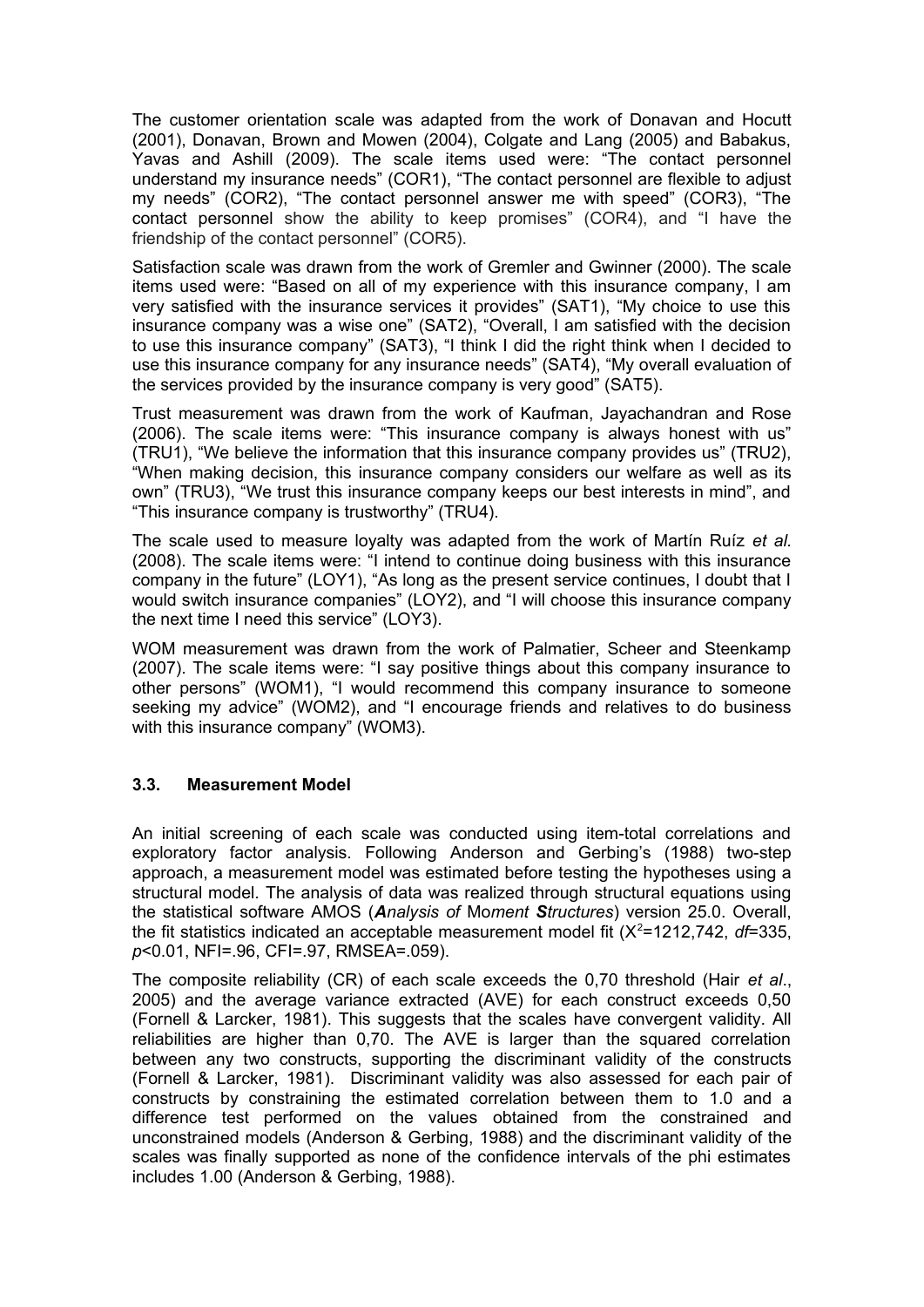As can be seen from Table 1, coefficient alpha values are all over 0.9. The Cronbach's alpha indicator was used to assess the initial reliability of the scales, considering a minimum value of .7 (Cronbach, 1970; Nunnaly, 1978). A factor correlation matrix is also shown in Table 1.

|--|--|

| <b>Factor Correlation Matrix and Measurement Information</b> |
|--------------------------------------------------------------|
|                                                              |

| Construct               | N°    | С   | <b>AVE</b> |                   |                   | ົ<br>u            |                   | 5                 | 6                 |
|-------------------------|-------|-----|------------|-------------------|-------------------|-------------------|-------------------|-------------------|-------------------|
|                         | Items | R   |            |                   |                   |                   |                   |                   |                   |
|                         | 5     | .93 | .72        | $(\alpha = 0.92)$ |                   |                   |                   |                   |                   |
| 1. Customer Orientation |       | .96 | .77        | .82               | $(\alpha = 0.96)$ |                   |                   |                   |                   |
| 2. Expertise            | 5     | .97 | .86        | .68               | .67               | $(\alpha = 0.97)$ |                   |                   |                   |
| 3. Satisfaction         | 5     | .95 | .80        | .65               | .62               | .87               | $(\alpha = 0.95)$ |                   |                   |
| 4. Trust                |       | .95 | .85        | .59               | .54               | .84               | .78               | $(\alpha = 0.95)$ |                   |
| 5. Lovalty              |       | .95 | .87        | .63               | .56               | .80               | .76               | .85               | $(\alpha = 0.95)$ |
| 6.WOM                   |       |     |            |                   |                   |                   |                   |                   |                   |

Note: CR = Composite Reliability; AVE = Average variance extracted;  $α =$  Cronbach's alpha.

The measurement information is shown in Table 2.

|                             |                          | Λ              | Structural Mod   |
|-----------------------------|--------------------------|----------------|------------------|
|                             | WOM3                     | 0.890          | 30.949           |
|                             | WOM <sub>2</sub>         | 0,958          | 35,185           |
| <b>WOM</b>                  | WOM1                     | 0.941          | 34,077           |
|                             | LOY3                     | 0,921          | 32,692           |
|                             | LOY <sub>2</sub>         | 0.931          | 33.334           |
| Loyalty                     | LOY1                     | 0,916          | 32,411           |
|                             | TRU5                     | 0.912          | 32,288           |
|                             | TRU4                     | 0.878          | 30.257           |
|                             | TRU3                     | 0,907          | 31,968           |
|                             | TRU2                     | 0,928          | 33,288           |
| Trust                       | TRU1                     | 0.850          | 28,693           |
|                             | SAT <sub>5</sub>         | 0,929          | 33.426           |
|                             | SAT4                     | 0.938          | 34.061           |
|                             | SAT <sub>3</sub>         | 0,948          | 34,713           |
|                             | SAT <sub>2</sub>         | 0,925          | 33,218           |
| Satisfaction                | SAT <sub>1</sub>         | 0.906          | 32,009           |
|                             | EXP7                     | 0,844          | 28,468           |
|                             | EXP6                     | 0.944          | 34,418           |
|                             | EXP5                     | 0.942          | 34.245           |
|                             | EXP4                     | 0,897          | 31,452           |
|                             | EXP3                     | 0,870          | 29,847           |
| Expertise                   | EXP <sub>2</sub>         | 0,859          | 29,277           |
|                             | EXP1                     | 0,794          | 18,939<br>25,907 |
|                             | COR <sub>5</sub>         | 0,908<br>0.634 | 31,866           |
|                             | COR <sub>3</sub><br>COR4 | 0,887          | 30,652           |
|                             | COR <sub>2</sub>         | 0,899          | 31,376           |
| <b>Customer Orientation</b> | COR1                     | 0,887          | 30,631           |
|                             |                          | Loading        |                  |
| Construct                   | Item                     | Standardized   | t-value          |

TABLE 2

#### Measurement information

**4. Structural Model**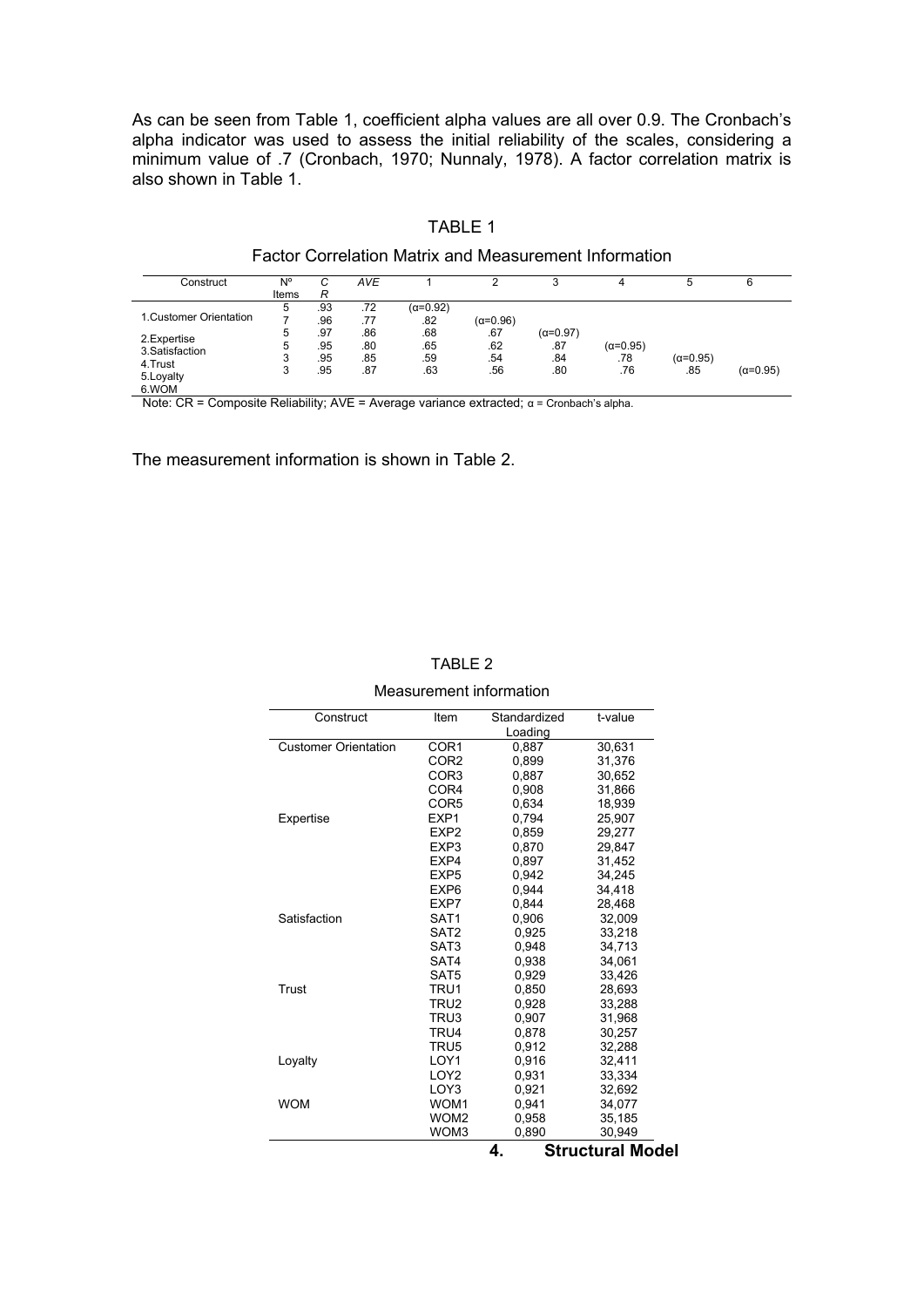Overall, the fit indices indicated an acceptable fit  $(X^2=1237,739, df=339, p<0.01$ . NFI=.95, CFI=.97, RMSEA=.060). This model is depicted in Figure 2.



The results in Table 3 show the analyses of the causal paths hypothesized in the structural model. The model supports nine hypotheses. Only one, hypothesis 4, is not

TABLE 3

| Path                                                      | Standardize | t-Value    | Hypotheses      |  |  |  |
|-----------------------------------------------------------|-------------|------------|-----------------|--|--|--|
|                                                           | d           |            |                 |  |  |  |
|                                                           | Coefficient |            |                 |  |  |  |
| Satisfaction $\sim$ Customer Orientation                  | 0.425       | 7.789*     | $H1$ (+): S     |  |  |  |
| Trust $\sim$ Customer Orientation                         | 0,100       | $2.734***$ | $H2$ (+): S     |  |  |  |
| Satisfaction $-$ Expertise                                | 0.313       | $5.835*$   | $H3$ (+): S     |  |  |  |
| $Trust - Expertise$                                       | 0.012       | 0.302      | $H4$ $(+)$ : NS |  |  |  |
| Trust $\sim$ Satisfaction                                 | 0.794       | 21,606*    | $H5 (+):S$      |  |  |  |
| Lovalty $\sim$ Satisfaction                               | 0.647       | 12,368*    | $H6 (+): S$     |  |  |  |
| $WOM - Satisfactor$                                       | 0.198       | $3,601*$   | $H7 (+): S$     |  |  |  |
| Lovalty $-$ Trust                                         | 0.219       | 4.301*     | $H8 (+): S$     |  |  |  |
| $WOM - Trust$                                             | 0.142       | 2,981**    | $H9$ (+): S     |  |  |  |
| $WOM$ – Loyalty                                           | 0.575       | 13,054*    | $H10 (+): S$    |  |  |  |
| Note 1: * n<0.001: ** n<0.01: *** n<0.05 (one tail tests) |             |            |                 |  |  |  |

Note 1: \* p<0.001; \*\* p<0.01; \*\*\* p<0.05 (one tail tests). Note 2: S: Supported, NS: Not supported.

significant.

According to Bollen (1989), analyzing the effects of total effects (direct and indirect effects) becomes very important, since only examine the direct effects could be misleading. This, in table 4 we can observe the effects standardized direct, indirect, and totals. The analysis of indirect effects highlights the importance of mediating variables in explaining loyalty and word-of-mouth, as we can observe in Table 4.

We used the Boostrapping technique with a sample of 2000 random observations generated from the original sample, and a confidence interval of 90% also used in the estimation of the proposed model. This is because the analysis of total and indirect effects is only possible with the use of this method of estimation.

TABLE 4

Standardized Direct, Indirect and Total Effects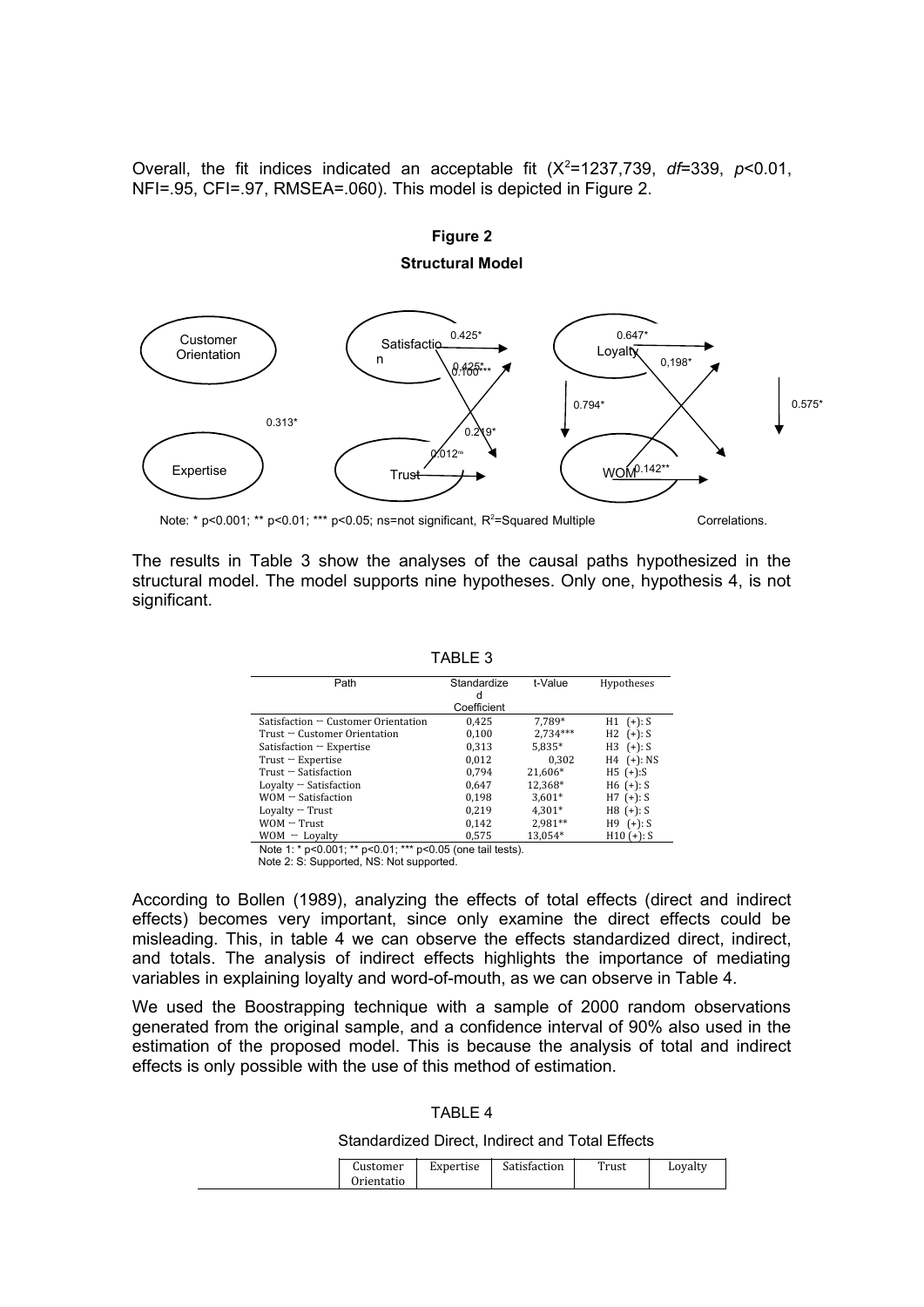|             |                | n          |                     |            |           |           |
|-------------|----------------|------------|---------------------|------------|-----------|-----------|
|             | <b>Direct</b>  | $0,425***$ | $0.313**$           |            |           |           |
|             | Indirec        |            |                     |            |           |           |
| Satisfactio | t              |            |                     |            |           |           |
| n           | Total          | $0.425***$ | $0.313**$           |            |           |           |
|             | <b>Direct</b>  | $0,100***$ | 0.012 <sup>ns</sup> | $0.794***$ |           |           |
| Trust       | Indirec        | $0.338***$ | $0.249**$           |            |           |           |
|             | t              |            |                     |            |           |           |
|             | Total          | $0.438***$ | $0.261**$           | $0,794***$ |           |           |
|             | <b>Direct</b>  |            |                     | $0,647***$ | $0.219**$ |           |
| Loyalty     | <b>Indirec</b> | $0,371***$ | $0.260**$           | $0,174**$  |           |           |
|             | t              |            |                     |            |           |           |
|             | Total          | $0.371***$ | $0.260**$           | $0.821***$ | $0.219**$ |           |
|             | <b>Direct</b>  |            |                     | $0,198***$ | $0,142**$ | $0.575**$ |
| <b>WOM</b>  | Indirec        | $0,360***$ | $0.249**$           | $0,585***$ | $0.126**$ |           |
|             | t              |            |                     |            |           |           |
|             | Total          | $0,360***$ | $0.249**$           | $0,783**$  | $0.268**$ | $0,575**$ |

 Note 1: \* p*≤*0.001; \*\* p*≤*0.01; \*\*\* p*≤*0.05; \*\*\*\* p*≤*0.1 (one tail tests). Note 2: The influence of one variable on the other read vertically.

**5. Findings and Discussion**

The role of interpersonal relationships is crucial in the insurance context. Customer orientation and expertise of the contact personnel reflect individual variables. Therefore, the relationships at the interpersonal level are very importante in the context of insurance companies.

When we analyze the direct effects, customer orientation of the contact personnel has an important direct effect on satisfaction and trust. Thus, the results support hypotheses H1 and H2. However, the study of Izogo (2016) didn´t find a direct influence of customer orientation on satisfaction. Expertise of the contact personnel has a direct effect on satisfaction. However, expertise didn´t have a direct influence on trust. Thus, the results support hypothesis H3 and do not support hypothesis H4. Perhaps, if we had tested the influence of expertise on customer trust in the salesperson, rather than the influence of expertise on customer trust in the insurer, the results could have been different. In turn, we could expect that customer trust in the salesperson could influence customer trust in the insurer. So, the effect between expertise and customer trust in the insurer could have been indirect, via customer trust in the salesperson. Yu and Tung (2014) tested these relationships in insurance. They found that salesperson characteristics, like professional knowledge, have an effect on customer trust in the salesperson and that customer trust in the salesperson influence customer trust in the insurer. However, Izogo (2016) found a stronger direct effect of expertise on trust than of expertise on satisfaction. In our study, the effect of customer orientation on satisfaction is stronger than the effect of expertise on satisfaction. In turn, in the life insurance sector, Yu and Chen (2014) demonstrated that expertise and customer orientation influence satisfaction and trust and Yu and Tseng (2016) confirm that expertise influences satisfaction and trust.

Satisfaction has a direct influence on trust. This influence has been suggested in several studies (*e.g*. Schlesinger, Cervera & Pérez-Cabañero, 2017; Sampaio, Laderira & Santini, 2017; Tripathi, 2017; Rambocas, Kirpalani & Simms, 2018). Therefore, the result supports hypothesis 5. Satisfaction also has a direct impact on loyalty and WOM. In the insurance sector, Abtin and Pouramiri (2016) and Ansari and Riasi (2016) demonstrated that satisfaction influences loyalty. In turn, Chaparro-Peláez, Hernández-García and Urueña-López (2015), Tournois (2015), and Lee (2016) demonstrated a direct influence of satisfaction on WOM. Thus, the results support hypotheses 6 and 7.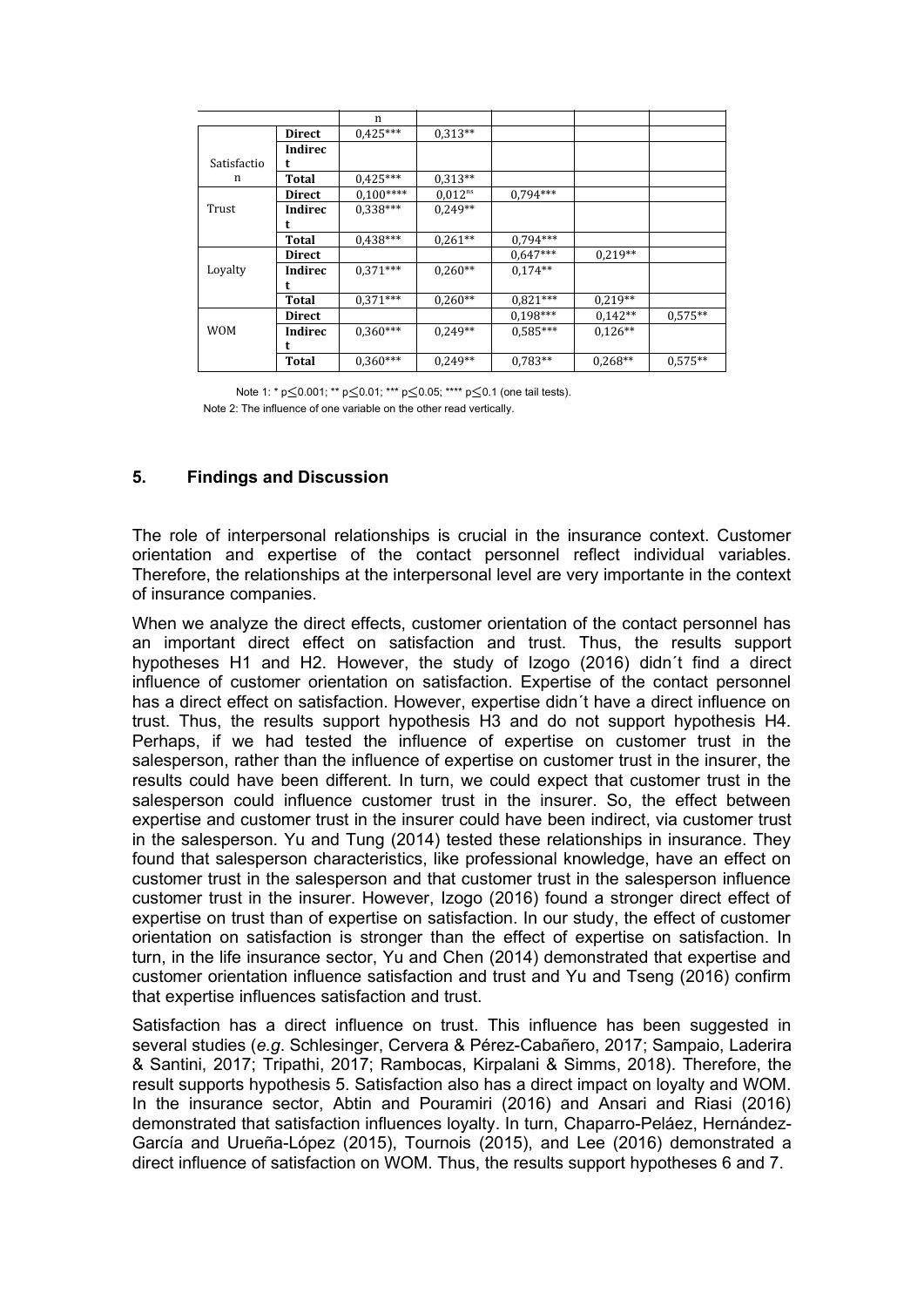In turn, trust has a direct effect on loyalty and WOM. Trust is a determinant of loyalty and WOM in several studies (*e.g.* Khan, Ferguson & Pérez, 2015; Agag & El-Masry, 2016; Ding & Lii, 2016; Fang, Shao & Wen, 2016). So, the results support hypotheses 8 and 9.

Finally, loyalty has a direct impact on WOM. So, in the insurance industry, loyal car insurer holders speak well about the insurance company. The finding of several previous studies supports the effect of loyalty on word-of-mouth communication (*e.g*. Rialti *et al*., 2017; Tripathi, 2017; Sharma, Chen & Luk, 2018). Thus, the result supports hypothesis 10.

However, we must look at both direct and indirect effects, because the consideration of the total effects will give us a more rigorous assessment about the relationships between the variables under analysis.

The strongest total effects (direct and indirect) on trust come from satisfaction, followed by customer orientation and expertise. Customer orientation has a significant indirect effect on trust, via satisfaction.

The strongest total effects (direct and indirect) on loyalty come from satisfaction, followed by customer orientation, expertise and, finally, trust. Customer orientation and satisfaction only have an indirect influence on loyalty.

The strongest total effects (direct and indirect) on WOM come from satisfaction, followed by loyalty, customer orientation, trust and expertise. Satisfaction have a significant indirect influence on WOM, via trust and loyalty.

In conclusion, in the insurance industry, interpersonal relationships are very important on achieving loyalty and WOM. Therefore, the insurance companies must not forget to ensure important relationships with their car insurance holders, because when the customers perceived the contact personnel are expertise and customer oriented, the customers are satisfied and have confidence in the insurance company.

### **6. Implications and Limitations**

Since there was a lack of such research in Portuguese insurance context, this research can provide theoretical contribution and managerial basis for future researches as well as implications for the managers.

### **6.1. Theoretical Implications**

Much of the value of the present work lies in our findings regarding the role that the contact personnel can play in the insurance sector. This study is original in that it is the first to examine the mediating role of satisfaction and trust in the relationship between the two individual variables, expertise and customer orientation of the contact personnel, and loyalty and WOM. This study supports the view that these two individual variables do not influence loyalty and WOM directly, but indirectly, via satisfaction and trust.

### **6.2. Managerial Implications**

The main goal of this research is to evaluate the principal evaluative judgements and relational outcomes of the relationships at the interpersonal level between contact personnel of insurance companies and car insurance holders. This study is one of the first to be conducted in the context of insurance in Portugal. Therefore, the results of the current study have clear implications for insurance companies because they allow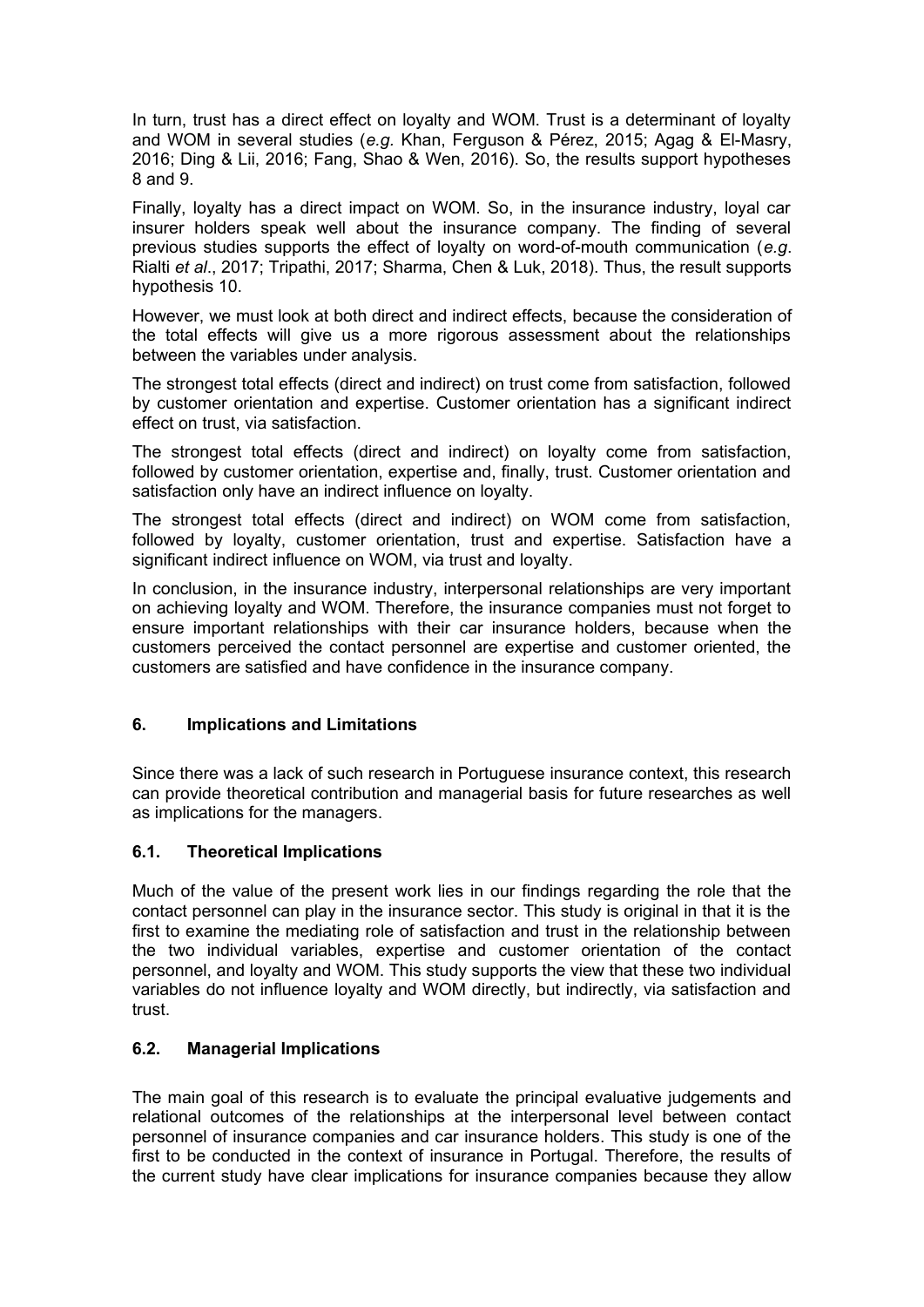them to perceive the results of effective relationships between contact personnel and car insurance holders, which can help managers to anticipate a customer's decision to switch to another insurance company.

It becomes essential for insurance companies to understand that effective relationships between contact personnel and customers contribute toward building a good satisfaction and trust, and, consequently, greater loyalty to the insurance company, which will lead to favorable word-of-mouth.

In this way, insurance companies should not neglect effective relationships at the interpersonal level. By doing this, car insurance holders will be more satisfied and they will view insurance companies as being more credible and honest, which will lead them to be more loyal and spread positive word-of-mouth.

One study of Pozza, Heitz-Spahn and Texier (2017) showed that a large majority of young generation members still need human contact for information searching and purchasing, and does not rely on social media for purchasing complex service products, such as insurance policies. Human interaction with the salesperson can be embodied through a distance relationship with traditional communication tools and new digital communication tools.

#### **6.3. Limitations and Future Research**

The findings from the current research should be interpreted with certain limitations. Future studies could examine other outcomes of salesperson characteristics. We could consider another outcome – customer trust in the salesperson.

In the current study, the focus was on customers in the context of the insurance industry, more precisely car insurance. Although this method enhances the generalizability of the findings, future research aimed at replication should examine the model when used with different types of service firms (*e.g.* banks) or in different insurance contexts (*e.g.* life insurance).

Given that the current study used cross-sectional data, it would also be useful for future research to investigate a set of customers longitudinally. This longitudinal research could investigate the nature of the communication over time.

#### **REFERENCES**

- Abtin, A. and Pouramiri, M. (2016). The impact of relationship marketing on customer loyalty enhancement (Case study: Kerman Iran insurance company). *Marketing and Branding Research*, 3, 41-49.
- Agag, G. and El-Masry, A.A. (2016), "Understanding consumer intention to participate in online travel community and effects on consumer intention to purchase travel online and WOM: An integration of innovation diffusion theory and TAM with trust", *Computers in Human Behavior*, 60, 97-111.
- Akbari, M., Kazemi, R. and Haddadi, M. (2016), "Relationship marketing and word-of-mouth communications: Examining the mediating role of customer loyalty", *Marketing and Branding Research*, 3, 63-74.
- Altunel, M.C. and Erkut, B. (2015), "Cultural tourism in Istanbul: The mediation effect of tourist experience and satisfaction on the relationship between involvement and recommendation intention", *Journal of Destination Marketing & Management*, 4, 213-221.
- Andaleeb, S.S. and Anwar, S.F. (1996), "Factors influencing customer trust in salespersons in a developing country", *Journal of International Marketing*, 4 (4), 35–52.
- Anderson, J.C. and Gerbing, D.W. (1988), "Structural equation modeling in practice: a review and recommend two-step approach", *Psychological Bulletin*, 103 (3), 411-423.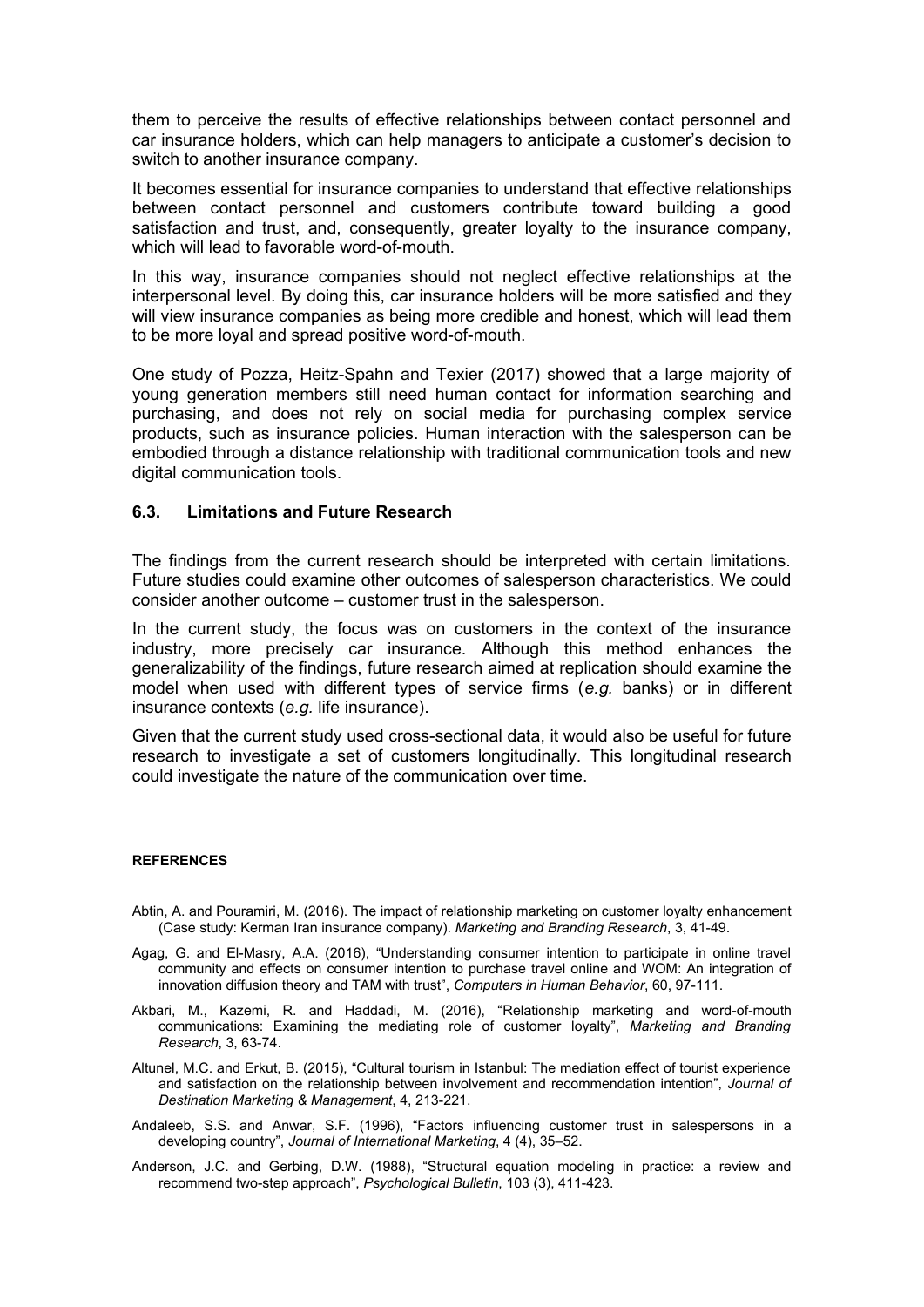- Ansari, A. and Riasi, A. (2016). Modelling and evaluating customer loyalty using neural networks: Evidence from startup insurance companies. *Future Business Journal*, 2, 15-30.
- Athavale, A.S., Banahan III, B.F., Bentley, J.P. and West-Strum, D.S. (2015), "Antecedents and consequences of pharmacy loyalty behavior", *International Journal of Pharmaceutical and Healthcare Marketing,* 9 (1), 36-55.
- Babakus, E., Yavas, U. and Ashill, N.J. (2009), "The role of customer orientation as a moderator of the job demand–burnout–performance relationship: a surface-level trait perspective", *Journal of Retailing*, 85 (4), 480-492.
- Barreda, A.A., Bilgihan, A. and Kageyama, Y.K. (2015), "The Role of Trust in Creating Positive Word of Mouth and Behavioral Intentions: The Case of Online Social Networks", *Journal of Relationship Marketing*, 14, 16-36.
- Bollen, K.A. (1989), *Structural Equations with Latent Variables*, John Wiley and Sons, USA.
- Brown, T.J., Mowen, J.C., Donavan, D.T. and Licata, J.W. (2002), "The Customer Orientation of Service Workers: Personality Trait Effects on Self and Supervisor Performance Ratings", *Journat of Marketing Research,* XXXIX, 110-119.
- Cambra-Fierro, J., Pérez, L. and Grott, E. (2017), ""Towards a co-creation framework in the retail banking services industry: Do demographics influence?", *Journal of Retailing and Consumer Services*, 34, 219- 228.
- Casidy, R. and Wymer, W. (2016), "Linking prestige perception with consumption experience, loyalty, and WOM", *Marketing Intelligence & Planning*, 34 (4), 540-558.
- Chaparro-Peláez, J., Hernández-García, A. and Urueña-López, A. (2015). The Role of Emotions and Trust in Service Recovery in Business-to-Consumer Electronic Commerce. *Journal of Theoretical and Applied Electronic Commerce Research*, 10 (2), 77-90.
- Choi, B. and Choi, B-J. (2014), "The effects of perceived service recovery justice on customer affection, loyalty, and word-of-mouth*", European Journal of Marketing*, 48(1/2), 108-131.
- Colgate, M. and Lang, B. (2005), "Positive and negative consequences of a relationship manager strategy: New Zealand banks and their small business customers", *Journal of Business Research*, 58, 195-204.
- Cronbach, L.J. (1970), *Essentials of psychological testing*, New York: Harper and Row.
- Crosby, L.A., Evans, K.R. and Cowles, D. (1990), "Relationship quality in services selling: An interpersonal influence perspective", *Journal of Marketing*, 54, 68-81.
- Curras-Perez, R. and Sanchez-Garcia, I. (2016), "Antecedents and consequences of consumer commitment in traditional and low-cost airlines", *Journal of Travel & Tourism Marketing*, 33, 899-911.
- Ding, M-C. and Lii, Y-S. (2016), "Handling online service recovery: Effects of perceived justice on online games", *Telematics and Informatics*, 33, 881-895.
- Donavan, D.T. and Hocutt, M.A. (2001), "Customer evaluation of service employee's customer orientation: extension and application", *Journal of Quality Management*, 6, 293-306.
- Donavan, D.T., Brown, T.J. and Mowen, J.C. (2004), "Internal benefits of service-worker customer orientation: job satisfaction, commitment, and organizational citizenship behaviors", *Journal of Marketing,* 68, 128-146.
- Doney, P.M. and Cannon, J.P. (1997), "An Examination of the Nature of Trust in Buyer-Seller Relationships", *Journal of Marketing*, 61 (2), 35-51.
- Dwyer, F.R., Schurr, P.H. and Oh, S. (1987), "Developing buer-seller relationships", *Journal of Marketing*, 51, 11-27.
- Eelen, J., Özturan, P. and Verlegh, P.W.J. (2017), "The differential impact of brand loyalty on traditional and online word of mouth: The moderating roles of self-brand connection and the desire to help the brand", *International Journal of Research in Marketing*, 34, 872–891.
- Fang, J., Shao, S. and Wen, C. (2016), "Transactional quality, relational quality, and consumer e-loyalty: Evidence from SEM and fsQCA", *International Journal of Information Management*, 36, 1205–1217.
- Fernández-Sabiote, E. and Román, S. (2016), "The multichannel customer's service experience: building satisfaction and trust", *Service Business*, 10, 423-445.
- Fitzgerald, M.P. and Bias, T.K. (2016), "Satisfaction and repurchase intentions for health insurance marketplaces: evidence from a partnership state", *The Journal of Consumer Affairs*, Fall, 638-651.
- Fornell, C. and Larcker, D.F. (1981), "Evaluating Structural Equation Models with Unobserved Variables and Measurement Error", *Journal of Marketing Research*, 18 (1), 39-50.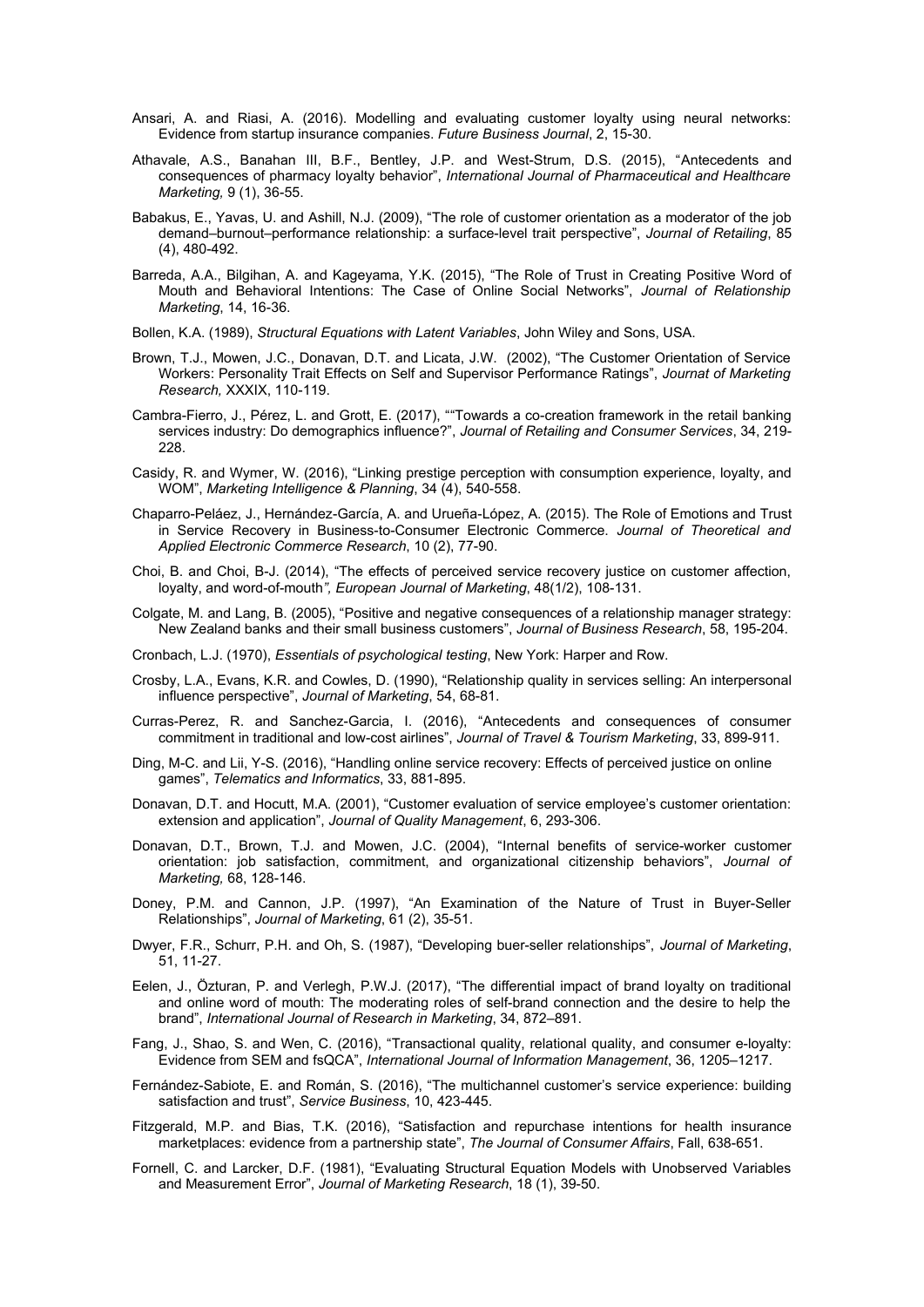- Ganesan, S. (1994), "Determinants of Long-Term Orientation in Buyer-Seller Relationships", *Journal of Marketing*, 58 (2), 1-19.
- Ganesan, S. and Hess, R. (1997), "Dimensions of Levels of Trust: Implications for Commitment to a Relationship", *Marketing Letters*, 8 (4), 439-448.

Goff, B.G., Boles, J.S., Bellenger, D.N. and Stojack, C. (1994), "The influence of salesperson selling behaviors on customer satisfaction with products", *Journal of Retailing*, 73 (2), 171-183.

- Gremler, D. and Gwinner, K.P. (2000), "Customer-Employee Rapport in Service Relationships", *Journal of Service Research*, 3 (1), 82-104.
- Guenzi, P. and Georges, L. (2005), "Interpersonal trust in comercial relationships. Antecedents and consequences of customer trust in the salesperson", *European Journal of Marketing*, 44 (1/2), 114- 138.
- Hair, J.F., Anderson, R.E., Tatham, R.L. and Black, W.C. (1998), *Multivariate data analysis* (5<sup>th</sup> ed.). Englewood Cliffs: Prentice Hall.
- Hansen, T. (2014), "The role of trust in financial customer–seller relationships before and after the financial crisis", *Journal of Consumer Behaviour*, 13, 442–452.
- Harris, P. and Khatami, N.A. (2017), "Antecedents of word of mouth behaviour among female grocery shoppers in Iran", *Journal of Islamic Marketing*, 8 (1), 2-15.
- Homburg, C., Müller, M. and Klarmann, M. (2011), "When does salespeople's customer orientation lead to customer loyalty? The differential effects of relational and functional customer orientation", *Journal of the Academy of Marketing Science*, 39, 795-812.
- Hsu, L-C., Wang, K-Y. and Chih, W-H. (2013), "Effects of web site characteristics on customer loyalty in B2B e-commerce: evidence from Taiwan", *The Service Industries Journal*, 33 (11), 1026-1050.
- Hwang, J., Kim, S.S. and Hyun, S.S. (2013), "The role of server–patron mutual disclosure in the formation of rapport with and revisit intentions of patrons at full-service restaurants: The moderating roles of marital status and educational level", *International Journal of Hospitality Management*, 33, 64-75.
- Izogo, E.E. (2016), "Should relationship quality be measured as a disaggregated or a composite construct?", *Management Research Review*, 39 (1), 115-131.
- Izogo, E.E., Reza, A., Ogba, I-E. and Oraedu, C. (2017), "Determinants of relationship quality and customer loyalty in retail banking. Evidence from Nigeria", *African Journal of Economic and Management Studies,* 8 (2), 186-204.
- Jack, E.P. and Powers, T.L. (2013). Shopping behaviour and satisfaction outcomes. *Journal of Marketing Management*, 29 (13–14), 1609–1630.
- Jalilvand, M.R., Salimipour, S., Elyasi, M. and Mohammadi, M. (2017), "Factors influencing word of mouth behaviour in the restaurant industry", *Marketing Intelligence & Planning*, 35 (1), 81-110.
- Jamal, A. and Anastasiadou, K. (2009), "Investigating the effects of service quality dimensions and expertise on loyalty", *European Journal of Marketing*, 43 (3/4), 398-420.
- Jimenez, N., San-Martin, S. and Azuela, J.I. (2016), "Trust and satisfaction: the keys to client loyalty in mobile commerce. La confianza y la satisfacción: claves para la lealtad del cliente en el comercio móvil", *Academia Revista Latinoamericana de Administración*, 29 (4), 486-510.
- Jones, M.A. and Suh, J. (2000), "Transaction-specific satisfaction and overall satisfaction: an empirical analysis", *Journal of Services Marketing*, 14 (2), 147-159.
- Jose, A. and Saraswathiamma, K.P. (2017), "reexamining the link between satisfaction and loyalty: a study in the dynamic insurance business environment in India", *International Journal of Research in Commerce & Management*, 8 (5), 29-34.
- Kaufman, P., Jayachandran, S. and Rose, R.L. (2006), "The Role of Relational Embeddedness in Retail Buyers' Selection of New Products", *Journal of Marketing Research*, 43 (4), 580-587.
- Keillor, B.D., Parker, R.S. and Pettijohn, C.E. (2000), "Relationship-oriented characteristics and individual salesperson performance", *JournaL of Business & Industrial Marketing*, 15 (1), 7-22.
- Khan, Z., Ferguson, D. and Pérez, A. (2015), "Customer responses to CSR in the Pakistani banking industry", *International Journal of Bank Marketing*, 33 (4), 471-493.
- Lagace, R.R., Dahlstrom, R. and Gassenheimer, J.B. (1991), "The relevance of ethical salesperson behavior on relationship quality: the pharmaceutical industry", *Journal of Personal Selling & Sales Management,* XI (4), 39-47.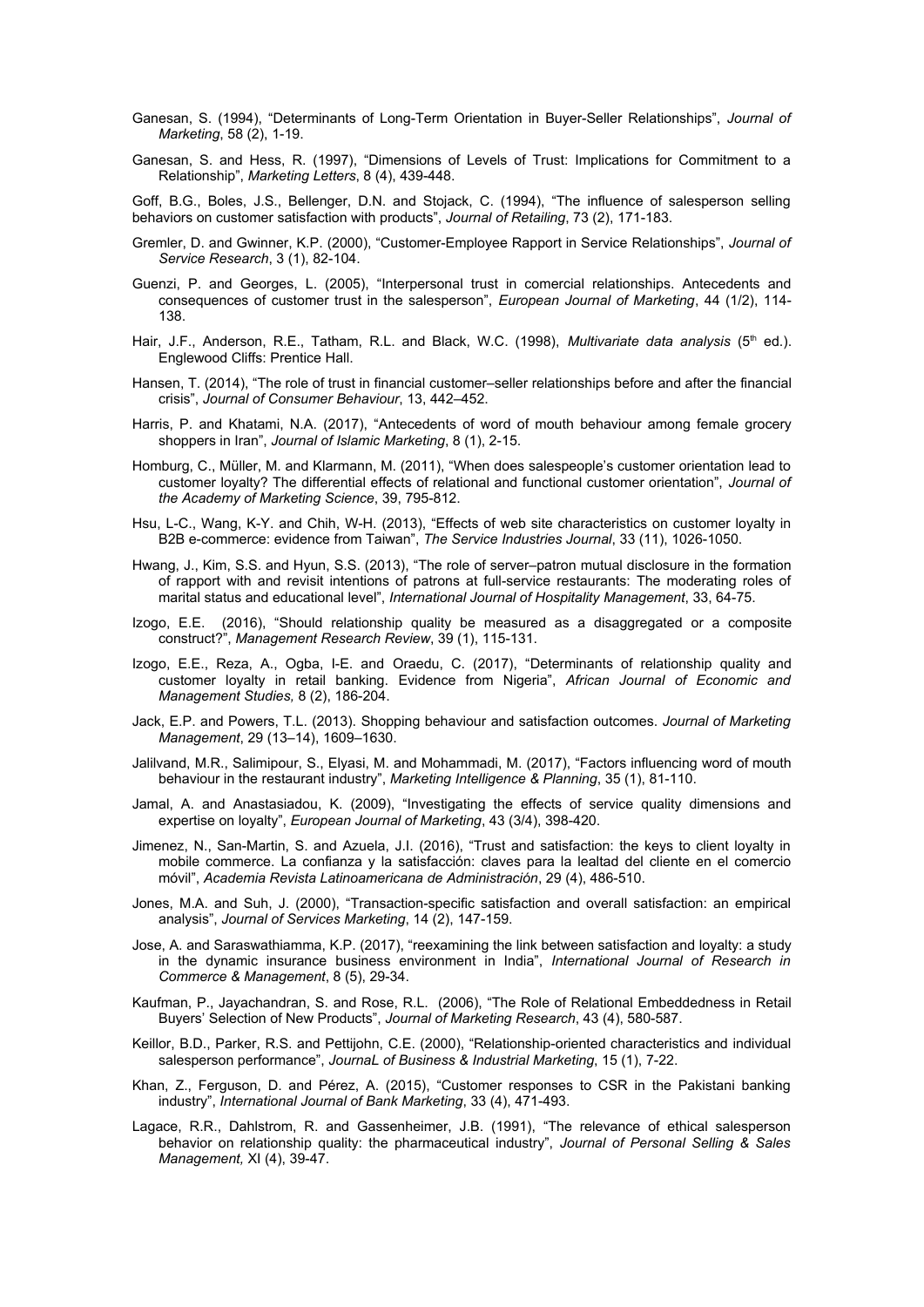- Lee, C-Y. (2018), "Does corporate social responsibility influence customer loyalty in the taiwan insurance sector? the role of corporate image and customer satisfaction", *Journal of Promotion Management*, 0 (O), 1-22.
- Lee, D., Moon, J. Kim, Y.J. and Yi, M.Y. (2015), "Antecedents and consequences of mobile phone usability: Linking simplicity and interactivity to satisfaction, trust, and brand loyalty", *Information & Management*, 52, 295–304.
- Lee, W.O. and Wong, L.S. (2016), "Determinants of Mobile Commerce Customer Loyalty in Malaysia", *Procedia - Social and Behavioral Sciences*, 224, 60-67.
- Lee, Y. (2016). Relationship Quality and Its Causal Link to Service Value, Satisfaction, and Word-of-Mouth. *Services Marketing Quarterly*, 37 (3), 171-184.
- Leppäniemi, M., Karjaluoto, H. and Saarijärvi, H. (2017), "Customer perceived value, satisfaction, and loyalty: the role of willingness to share information", *The International Review of Retail, Distribution and Consumer Research*, 27 (2), 164-188.
- Li, S-C. (2013), "Exploring the Relationships among Service Quality, Customer Loyalty and Word-Of-Mouth for Private Higher Education in Taiwan", *Asia Pacific Management Review*, 18 (4), 375-389.
- Liao, Y-W., Wang, Y-S. and Yeh, C-H. (2014). Exploring the relationship between intentional and behavioral loyalty in the context of e-tailing. *Internet Research*, 24 (5), 668-686.
- Liu, A.H. and Leach, M.P. (2001), "Developing loyal customers with a value adding sales force: Examining customer satisfaction and the perceived credibility of consultative salespeople", *Journal of Personal Selling & Sales Management*, XXI (2), 147-156.
- Lombart, C. and Louis, D. (2014), "A study of the impact of Corporate Social Responsibility and price image on retailer personality and consumers' reactions (satisfaction, trust and loyalty to the retailer)", *Journal of Retailing and Consumer Services*, 21, 630-642.
- Luhmann, N. (1988), *Familiarity, Confidence, Trust: problems and alternatives*, in Gambetta.
- Markovic, S., Iglesias, O., Singh, J.J. and Sierra, V. (2018), "How does the perceived ethicality of corporate services brands influence loyalty and positive word-of-mouth? analyzing the roles of empathy, affective commitment, and perceived quality", *Journal of Business Ethics,* 48, 721–740.
- Martín Ruiz, D., Gremler, D.D., J.H. Washburn and Carrión, G.C. (2008), "Service value revisited: Specifying a higher-order, formative measure", *Journal of Business Research*, 61 (12), 1278-1291.
- Menidjel, C., Benhabib, A. and Bilgihan, A. (2017), "Examining the moderating role of personality traits in the relationship between brand trust and brand loyalty", *Journal of Product & Brand Management*, 26 (6), 631-649.
- Miao, C.F. & Wang, G. (2016), "The differential effects of functional vis-à-vis relational customer orientation on salesperson creativity", *Journal of Business Research*, 69, 6021-6030.
- Mishra, A.A. (2014), "Shopping Value, Satisfaction, and Behavioral Intentions: A Sociodemographic and Interproduct Category Study on Private Label Brands", *Journal of Global Marketing*, 27, 226-246.
- Moorman, C., Deshphandé, R. and Zaltman, G. (1993), "Factors Affecting Trust in Market Research Relationships", *Journal of Marketing*, 57 (1), 81-101.
- Mutlu, H.M. and Tas, I. (2012), "Antecedents of Insurance Agents' Loyalty for Different Forms of Transaction-Specific Investments in the Turkish Insurance Sector", *Journal of Relationship Marketing*, 11, 215-232.
- Nadiri, H. (2016), "Diagnosing the impact of retail bank customers' perceived justice on their service recovery satisfaction and postpurchase behaviours: an empirical study in financial centre of middle east", *Economic Research-Ekonomska Istraživanja*, 29 (1), 193-216.
- Ndubisi, N.O. (2012), "Mindfulness, reliability, pre-emptive conflict handling, customer orientation and outcomes in Malaysia's healthcare sector", *Journal of Business Research*, 65, 537-546.
- Newell, S.J., Belonax, J.J.Jr., McCardle, M.W. and Plank, R.P. (2011) "The effect of personal relationship and consultative task behaviors on buyer perceptions of salesperson trust, expertise, and loyalty", *Journal of Marketing Theory and Practice,* 19 (3), 307-316.
- Nunnaly, J.C. (1978), *Psychometric theory* (2nd ed.). New York: McGraw-Hill.
- Palacios-Marques, D., Guijarro, M. and Carrilero. A. (2016), "The use of customer-centric philosophy in hotels to improve customer loyalty", *Journal of Business & Industrial Marketing*, 31 (3), 339-348.
- Palmatier, R.W., Dant, R.P., Grewal, D. and Evans, K.R. (2006), "Factors Influencing the Effectiveness of Relationship Marketing: A Meta-Analysis", *Journal of Marketing*, 70, pp. 136-153.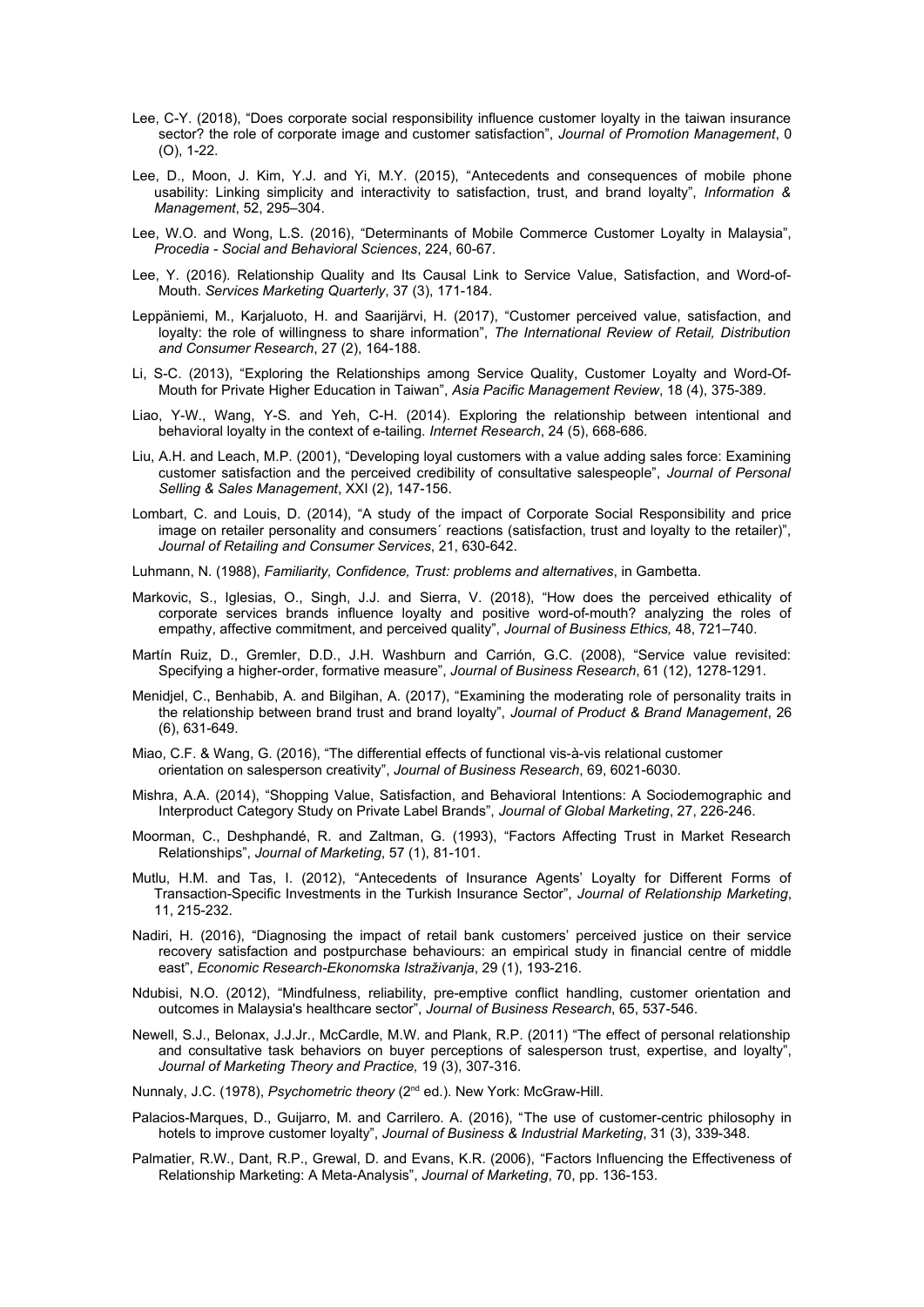- Palmatier, R.W., Scheer, L.K. and Steenkamp, J-B. E.M. (2007), "Customer Loyalty to Whom? Managing the Benefits and Risks of Salesperson-Owned Loyalty", *Journal of Marketing Research*, 44 (2), 185- 199.
- Pérez, A. and Bosque, I.R. (2015), "Corporate social responsibility and customer loyalty: exploring the role of identification, satisfaction and type of company", *Journal of Services Marketing*, 29/1, 15-25.
- Picón, A., Castro, I. & Rodán, J.L. (2014). The relationship between satisfaction and loyalty: A mediator analysis. *Journal of Business Research*, 67, 746-751.
- Pourdehghan, A. (2015), "The impact of marketing mix elements on brand loyalty: A case study of mobile phone industry", *Marketing and Branding Research*, 2, 44-63.
- Pozza, I.D., Heitz-Spahn, S. and Texier, L. (2017), "Generation Y multichannel behaviour for complex services: the need for human contact embodied through a distance relationship", *Journal of Strategic Marketing*, 25 (3), 226-239.
- Rai, A.K. & Medhta, S. (2013). The Antecedents of Customer Loyalty: An Empirical Investigation in Life Insurance Context. *Journal of Competitiveness*, 5 (2), 139-163.
- Rajaobelina, L. and Bergeron, J. (2009), "Antecedents and consequences of buyer-seller relationship quality in the financial services industry", *International Journal of Bank Marketing,* 27 (5), 359-380.
- Rajaobelina, L. Ricard, L., Bergeron, J. and Toufaily, E. (2014), "An integrative model of installed online trust in the financial services industry", *Journal of Financial Services Marketing*, 19 (3), 186-197.
- Rambocas, M., Kirpalani, V.M. and Simms, E. (2018), "Brand equity and customer behavioral intentions: a mediated moderated model", *International Journal of Bank Marketing*, 36 (1), pp. 19-40.
- Reynolds, K.E. and Beatty, S.E. (1999), "Customer Benefits and Company Consequences of Customer-Salesperson Relationships in Retailing", *Journal of Retailing*, 75 (1), 11-32.
- Rialti, R., Zollo, L., Pellegrini, M.L. and Ciappei, C. (2017), "Exploring the antecedents of brand loyalty and electronic word of mouth in social-media-based brand communities: Do gender diferences matter?", *Journal of Global Marketing*, 30 (3), 147-160.
- Roy, S.K., Lassar, W.M. and Butaney, G.T. (2014), "The mediating impact of stickiness and loyalty on word-of-mouth promotion of retail websites. A consumer perspective", *European Journal of Marketing*, 48 (9/10),1828-1849.
- Ruiz, B., Esteban, A. and Gutiérrez, S. (2014), "Determinants of reputation of leading Spanish financial institutions among their customers in a context of economic crisis", *BRQ Business Research Quarterly*, 17, 259-278.
- Salehnia, M., Saki, M., Eshaghi, A. and Salehnia, N. (2014), "A Model of E-Loyalty and Word-Of-Mouth based on trust in E-banking", *New Marketing Research Journal*, Special Issue, 101-114.
- Sampaio, C.H., Laderira, W.J. and Santini, F.O. (2017), "Apps for mobile banking and customer satisfaction: a cross-cultural study", *International Journal of Bank Marketing*, 35 (7), 1133-1153.
- Sardar, S. and Shahraki, M. (2015), "Checking the level of brand equity's impact on the customers 'satisfaction and loyalty in the iran insurance company", *International Review of Management and Business Research*, 4 (3), 669-676.
- Saxe, R. and Weitz, B.A. (1982), "The SOCO scale: A measure of the customer orientation of salespeople", *Journal of Marketing Research*, XIX, 343-351.
- Schlesinger, W., Cervera, A. and Pérez-Cabañero, C. (2017), "Sticking with your university: the importance of satisfaction, trust, image, and shared values", *Studies in Higher Education*, 42 (12), 2178–2194.
- Sharma, P., Chen, I.S.N. and Luk, S.T.K. (2018), "Tourist shoppers' evaluation of retail service: A study of crossborder versus international Outshoppers", *Journal of Hospitality & Tourism Research,* 42 (3), 392-419.
- Sirakaya-Turk, E., Ekinci, Y. and Martin, D. (2015), "The efficacy of shopping value in predicting destination loyalty*", Journal of Business Research*, 68, 1878–1885.
- Söderlund, M. (1998), "Customer satisfaction and its consequences on customer behaviour revisited. The impact of different levels of satisfaction on word-of-mouth, feedback to the supplier and loyalty", *International Journal of Service Industry Management*, 9 (2), 169-188,
- Spake, D. and Megehee, C. M. (2010), "Consumer sociability and service provider expertise influence on service relationship success", *Journal of Services Marketing*, 24 (4), 314-324.